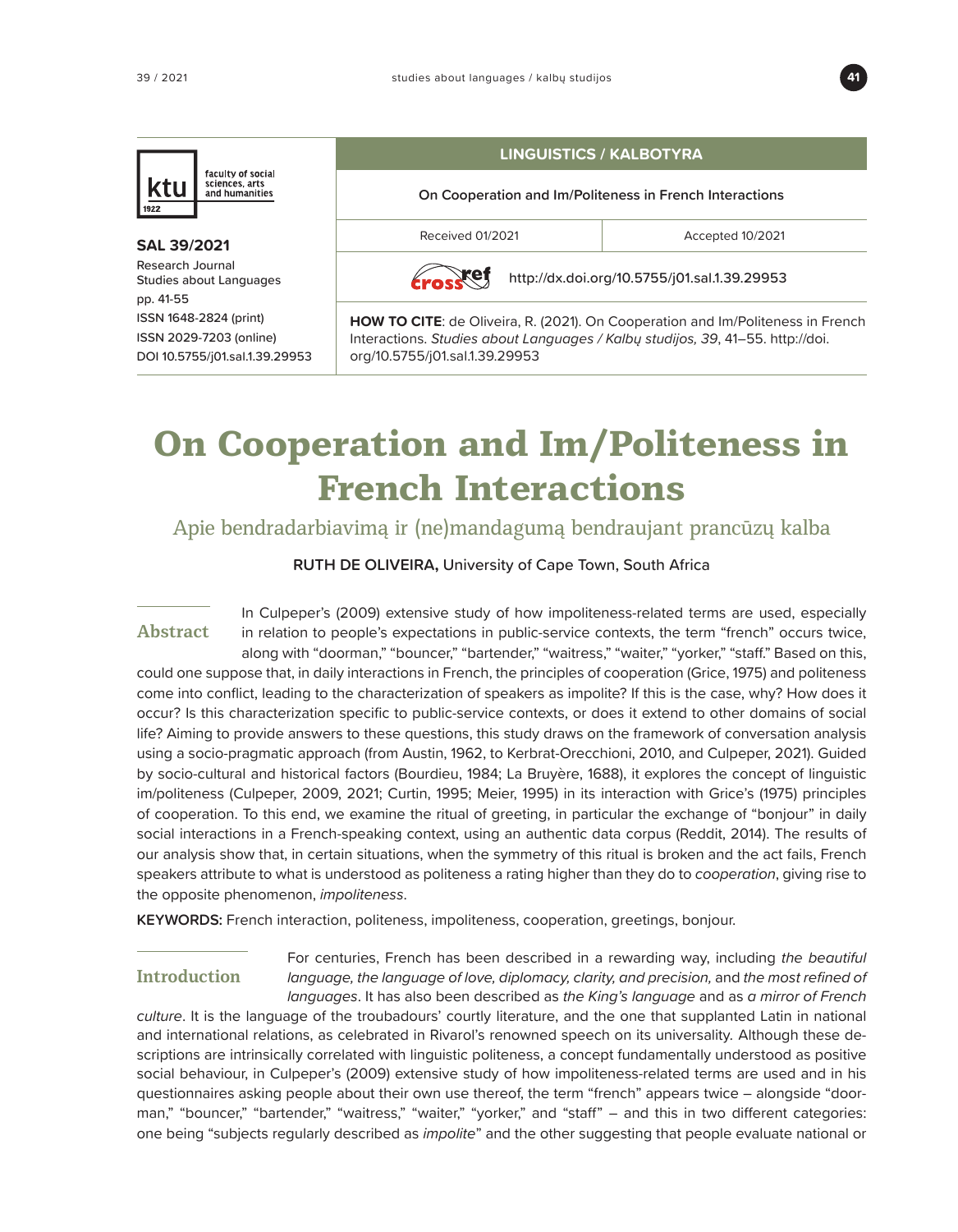

place-based stereotypes as impolite. In both cases, nearly all of the terms listed relate to public-service contexts, contexts in which people's expectations of cooperation in relation to service entitlements are not always fulfilled or are disputed.

From these facts relating to impoliteness and a lack of cooperation, could one suppose that, in daily interactions in French, the principles of cooperation (Grice, 1975) and politeness come into conflict, leading to the characterization of speakers as impolite? If this is the case, why? How does this occur? Is this characterization specific to public-service contexts or does it extend to other domains of social life?

In attempting to answer these questions, this study evolved within a framework that combines conversation analysis with socio-pragmatic theoretical principles. It comprises three sections: in the first, we describe our understanding of the trajectory of im/politeness, an umbrella term encompassing theories and conceptualizations of both politeness and impoliteness (the trajectory extending from Austin, 1962, to Kerbrat-Orecchioni, 2010, and to Culpeper, 2021).

In the second section, guided by socio-cultural historical factors (Bourdieu, 1984; La Bruyère, 1688), we focus on perspectives on im/politeness in metropolitan France society. The analysis of a greeting ritual, the exchange of "bonjour," is prioritized in an exploration of the concept of linguistic im/politeness (Culpeper, 2009, 2021; Curtin, 1985; Meier, 1995) in its interaction with Grice's principles of cooperation (1975).

In the third section, we observe that this ritual appears as a micro-interaction: a performative action that sustains relationships between oneself and others in all face-to-face communications. It is how it functions that had led us to inquire about what occurs in interpersonal/intercultural relations in the case of a dysfunction in the dialogue. The results of our analysis demonstrate that, in certain situations, when the symmetry of this ritual is broken and the act fails, French speakers attribute to what is understood as politeness a *higher rating* than they do to *cooperation*, giving rise to the opposite phenomenon, *impoliteness.*

## **Principles of Linguistic Im/Politeness and Cooperation**

Throughout an extensive literature, the concept of politeness appears as a key element of the socialization process, and great importance has been attached to its teaching, learning, and practice, linguistic and otherwise. Put differently, politeness is not innate; rather, it is an asset constructed in the course of socio-cultural and historical processes. Although there cannot be consen-

sus on its definition, it is fair to posit that, as a positive social behaviour, politeness is fundamentally associated with good manners and is linked to civilization.<sup>1</sup> Writings on politeness as such emerged in the 16<sup>th</sup> century with Erasmus' (1530) bestseller<sup>2</sup> on civility, the first treatise in Western Europe on the moral and practical education of children.3 As Elias (1982) writes, *De civilitate morum puerilium* effected a transition to a different standard of behavior, a transition signified by *civilité*, the term predecessor of *civilization* in its contemporary sense. In the West, *civilité* acquired its meaning during the second quarter of the 16<sup>th</sup> century, when chivalry and the unity of the Catholic Church were losing strength and cohesion and gradually failing. The idea of *civilité* refers to a social formation which embraces diverse nationalities; it reflects the self-image of members of court society, the new social formation of European nations at the time.

Politeness continued to attract attention during the 17th century with La Bruyère's *Characters* (*Les Caractères*, 1688), while in the course of the 18th, Burke considered it "more important than laws." $^4$  Originally formulated by scholars to instruct young princes, the precepts of politeness were later imparted to the sons of the upper classes<sup>5</sup> before influencing children more generally – followed by their supposedly being sufficiently universal

**<sup>4</sup>**As cited in Crowe (2012).

**<sup>5</sup>**On this topic, Scott (1998) observes that "in these pages females are to keep silent. As for dwellers in the countryside, they are too uncouth to mention."

**<sup>1</sup>**In The Refinement of America: Persons, Houses, Cities (1993), Richard L. Bushman writes that "The whole idea of manners was linked to civilization. It would be listed right along with the growth of art, science and law as a sign that we were civilized" (as cited in Scott, 1998).

<sup>&</sup>lt;sup>2</sup> Originally written in Latin, Erasmus' De civilitate morum puerilium was subsequently translated into numerous languages.

**<sup>3</sup>**Although the genre has roots in antiquity and the Middle Ages, it emerged decisively only during the Renaissance. See Elias (1982) and "The Earliest Books" (2014).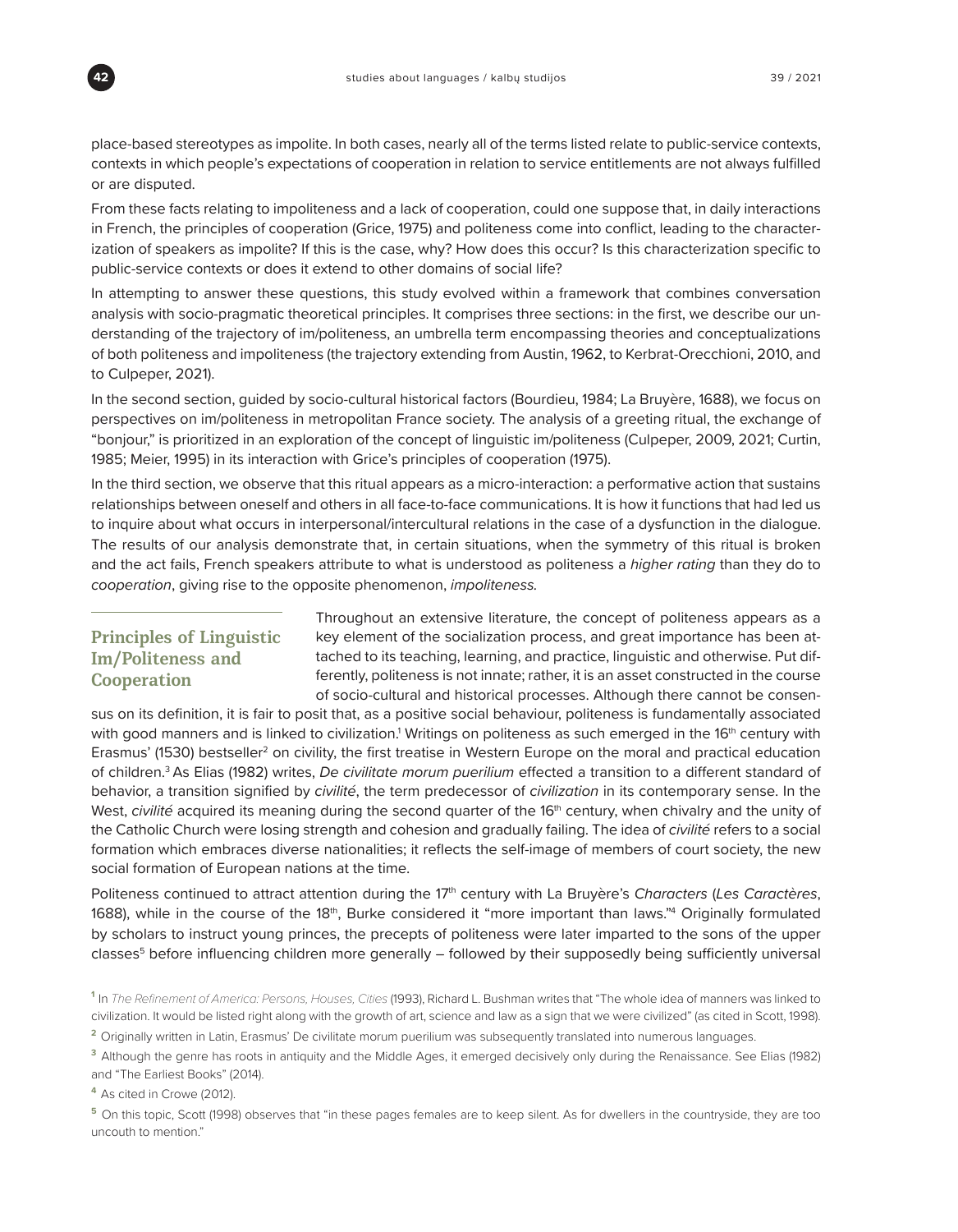

to serve societies themselves. Thus, for almost three centuries, from the Renaissance to the French Revolution, manners were an essential aspect of *the ideal of civilization*. These *courtesy books* (an umbrella term) were the literary vectors of the ongoing discussion of morals and of the advocacy of the ideals of character, virtues, habits, manners, and accomplishments – in short, the art of living in society.

From the late 18<sup>th</sup> and early 19<sup>th</sup> centuries onwards, however, among scholars this view would change. In A *Question of Manners: Status and Gender in Etiquette and Courtesy*, Curtin (1985, p. 396) argues that the long association between manners and morals had irrevocably broken, and notes that:

*the very fact that the "world" was so full of vain, petty, foolish people made manners essential to the pursuit of self-interest. One learned good manners in order to improve one's chances in a cruel world, not in order to make the world a better place.* 

Moreover, according to Curtin (1985, p. 402), "the courtesy genre died because the conditions that sustained its difficult compromise between manners and morals did not themselves endure." Thus separated from their context in moral thought and aspiration, "manners were readily dismissed as trivial, formal, mechanical, and hypocritical, unfit either for moralists or for historians" (Curtin, 1985, p. 396). Such a viewpoint is widely shared by scholars, including Davidson (2004, p. 46), who writes that "politeness is a euphemism for something more insidious; politeness means tact, and tact equals lying." It is as if, asserts Curtin (1985, p. 395), scholars had for so long "left manners to the amateurs."

Beginning in the 1970s, the publications of Brown and Levinson ([1978] 1987) inaugurated linguistic politeness studies. While not the first (cf. Lakoff, 1973, 1977; Leech, 1983), their paradigm has endowed the concept with theoretical status. Since then, research on politeness phenomena has been held to be "one of the most important and productive areas of research in pragmatics and sociolinguistics" (Preisler & Haberland, 1994, p. 227). In the words of O'Driscoll (2007a, p. 465), Brown and Levinson's "great achievement has been to put socio-pragmatic concerns at the forefront of pragmatic research and the affective aspects of communication firmly on the pragmatics map."6

Rooted in Gricean pragmatics<sup>7</sup> and traditional speech act theory (cf. Austin's and then Searle's works), Brown and Levinson's paradigm considers two types of politeness strategies, negative and positive face, framed within Goffman's notion of face (1967, p. 13):

*The members of every social circle may be expected to have some knowledge of face-work and some experience in its use. In our society, this kind of capacity is sometimes called tact, savoir-faire, diplomacy, or social skill. Variation in social skill pertains more to the efficacy of face-work than to the frequency of its application, for almost all acts involving others are modified, prescriptively or proscriptively, by considerations of face.*

In the post-Brown–Levinson era, while pragmatics remains the conceptual heart of the field, models of politeness have been applied and often refined across disciplines. Culpeper (2013, p. 3) observes that "there are … important spin-offs for other disciplines, including social psychology (especially related to verbal aggression), sociology (especially related to verbal abuse), conflict studies (e.g. resolution of verbal conflict) and media studies (e.g. exploitative TV)." In short, together, the classical pragmatic view and the socio-cultural approach of linguistic politeness represent the two great periods of politeness literature.

Since it has become clear (see Mills, 2015) that each society has a particular set of social norms comprising more or less explicit rules that prescribe a certain behaviour, state of affairs, or way of thinking in a certain context, scholars have argued for the classical model's rejection and/or revision—while at the same time developing alternative models. For Kasper (1990, p. 1),

**<sup>6</sup>**In this vein, seven of the most cited articles published by the Journal of Pragmatics involve politeness and related subfields (see [https://www.journals.elsevier.com/journal-of-pragmatics\).](https://www.journals.elsevier.com/journal-of-pragmatics).) The field also has its own dedicated journal, namely the Journal of Politeness Research ([https://www.degruyter.com/view/j/jplr\),](https://www.degruyter.com/view/j/jplr),) which is associated with the international Linguistic Politeness Research Group (established in 1998; [https://linguisticpoliteness.wordpress.com/about-2/affiliated-groups/\).](https://linguisticpoliteness.wordpress.com/about-2/affiliated-groups/).)

**<sup>7</sup>**See Part 3.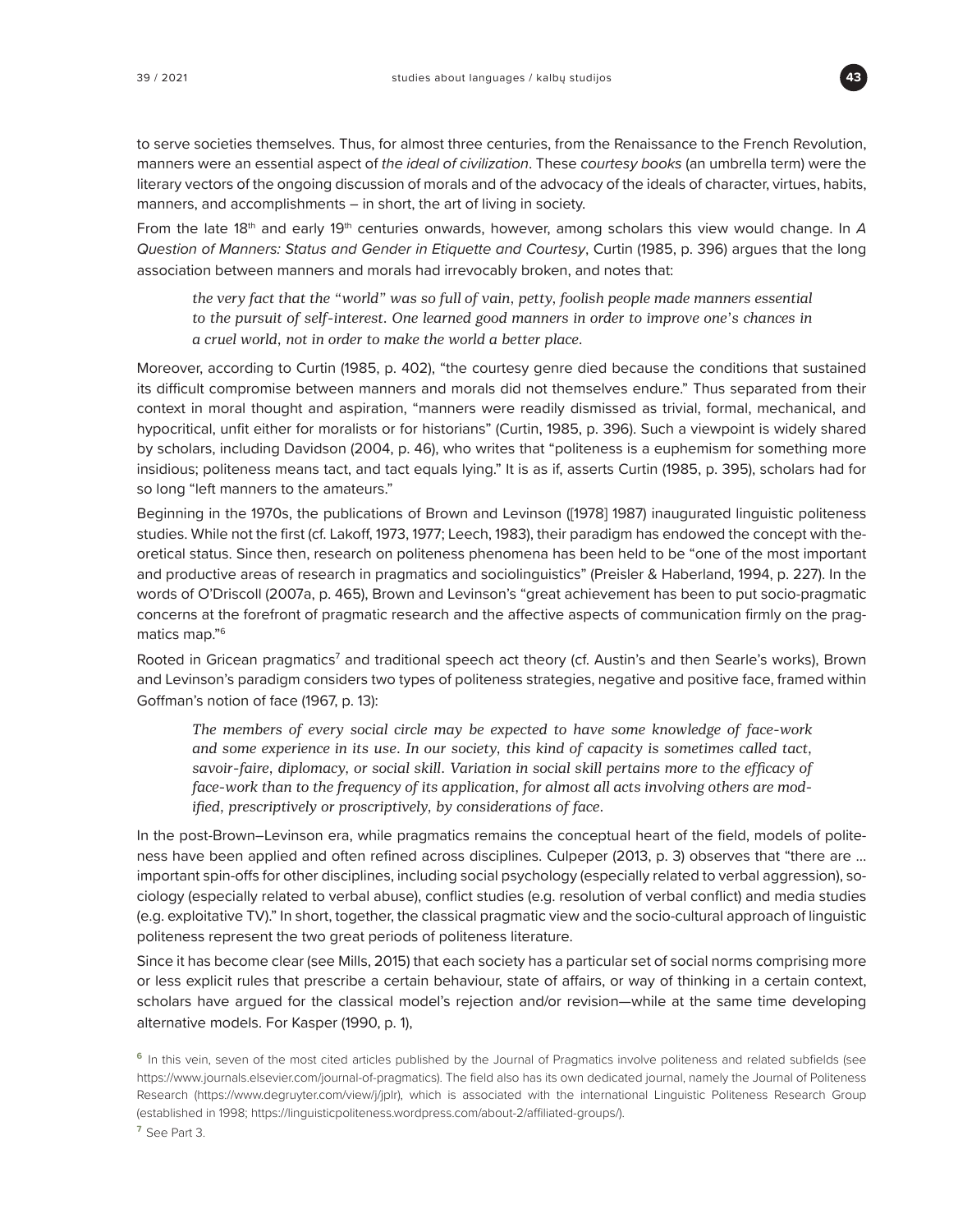*together with other politeness models, notably Lakoff's (1973, 1975) and Leech's (1983), Brown and Levinson's theory has partly been supported by the literature. However, in the light of current evidence, it has also become clear that the early models, while impressive in their parsimony and elegance, are over-simplistic. Their lasting achievement is to have provided excellent heuristics to investigate a highly complex object of inquiry.* 

Among the most criticized aspects of Brown and Levison's theory is the face-threatening act (FTA). In "What's in an FTA?" O'Driscoll (2007b, p. 243) observes that "no act is intrinsically face-threatening and that FTAs cannot be equated with speech acts. They can only be identified in the context of the ongoing interaction." O'Driscoll (ibid.) suggests that an FTA "is simply any move which predicates a change in face. However, its ultimate identification rests with interactants." According to his study, the severity of an FTA is the product of two factors: the amount of face-change it predicates and the amount of salience accorded to face at the time. However, the values of these factors are ultimately determined by participant reactions. Further here, both of these matters are addressed largely through close examination of one particular moment in one particular encounter.

In order "to make [the classical model] more efficient," Kerbrat-Orecchioni (2010, p. 35) suggests three major improvements: recognition of face-flattering acts (FFAs) alongside FTAs; in addition to the politeness/impoliteness couplet, the introduction into the system of categories such as "overpoliteness," "non-politeness," and "polirudeness;"8 and a more profound reflection on the phenomena of impoliteness.

Regarding the last point, recent developments in the field indeed indicate "a certain shift in interest in politeness towards impoliteness" (Kerbrat-Orecchioni, 2010, p. 38). In this respect, Sifianou (2010, p. 119) writes that

*The year 2008 could be referred to as "the Year of Impoliteness." The appearance of a book [Bousfield's Impoliteness in Interaction] and [an] edited volume [Bousfield and Locher (eds): Impoliteness in language: Studies on its interplay with power in theory and practice], and two special journal issues (Journal of Politeness Research 4.2 and Pragmatics 18.4) cannot be a mere coincidence. Such proliferation is the bumper harvest of pleas by many scholars that the study of impoliteness deserves attention.*

From 2002 to 2018, twenty-one conferences were devoted to the topic.<sup>9</sup> Since 2009, the subject has also benefited from the presence of Culpeper's (2009) website, *Impoliteness: Using and Understanding the Language*  of Offence, which focuses "on language that is generally considered anti-social, and is labelled by a wide-range of terms such as impolite, rude, inconsiderate, verbally abusive, etc."

Since then, theoretical considerations and conceptualizations relating to both politeness and impoliteness have included terminological issues (Culpeper, 2009, 2021), the distinction between first- and second-order politeness (see Watts, 2003; Bousfield & Locher, 2008), the notion of face,<sup>10</sup> the concept of relational work (see Locher & Watts, 2008), and intercultural/intracultural issues, which have in turn spurred the recent arousal of interest in another dimension of im/politeness in verbal interactions: the emotional constituent; for example, Wierzbicka (1999) on the conceptualization of emotions across languages and cultures; Blum-Kulka and Olshtain (1984) and Blum-Kulka et al. (1989) on the notion of involvement; de Oliveira's (2013, 2015) studies of im/ politeness and emotions in the French and Portuguese (Brazil) languages; and Moïse (2019) on verbal violence and the function of insult.<sup>11</sup>

As observed, as far as im/politeness is concerned, both the classical model and the subsequent literature testify, through the multidisciplinary nature of the subject, to a troubling amount of divergence and/or vagueness regarding the meaning of the concept and concomitant concepts "both across studies and within the same

<sup>&</sup>lt;sup>8</sup> See further Data and Method Analysis section.

**<sup>9</sup>**Full conference details listed by the Linguistic Politeness Research Group are available at [https://linguisticpoliteness.wordpress.com/](https://linguisticpoliteness.wordpress.com/conferences) [conferences](https://linguisticpoliteness.wordpress.com/conferences)

**<sup>10</sup>**In Chapter 3 of Impoliteness in Interaction (2008), Bousfield explores the significance of "face" in the study of politeness and human interaction and discusses how the dualism of negative and positive face has been exploited in politeness research.

**<sup>11</sup>**On this point, also see Galatanu, Bellachhab & Cozma (2014).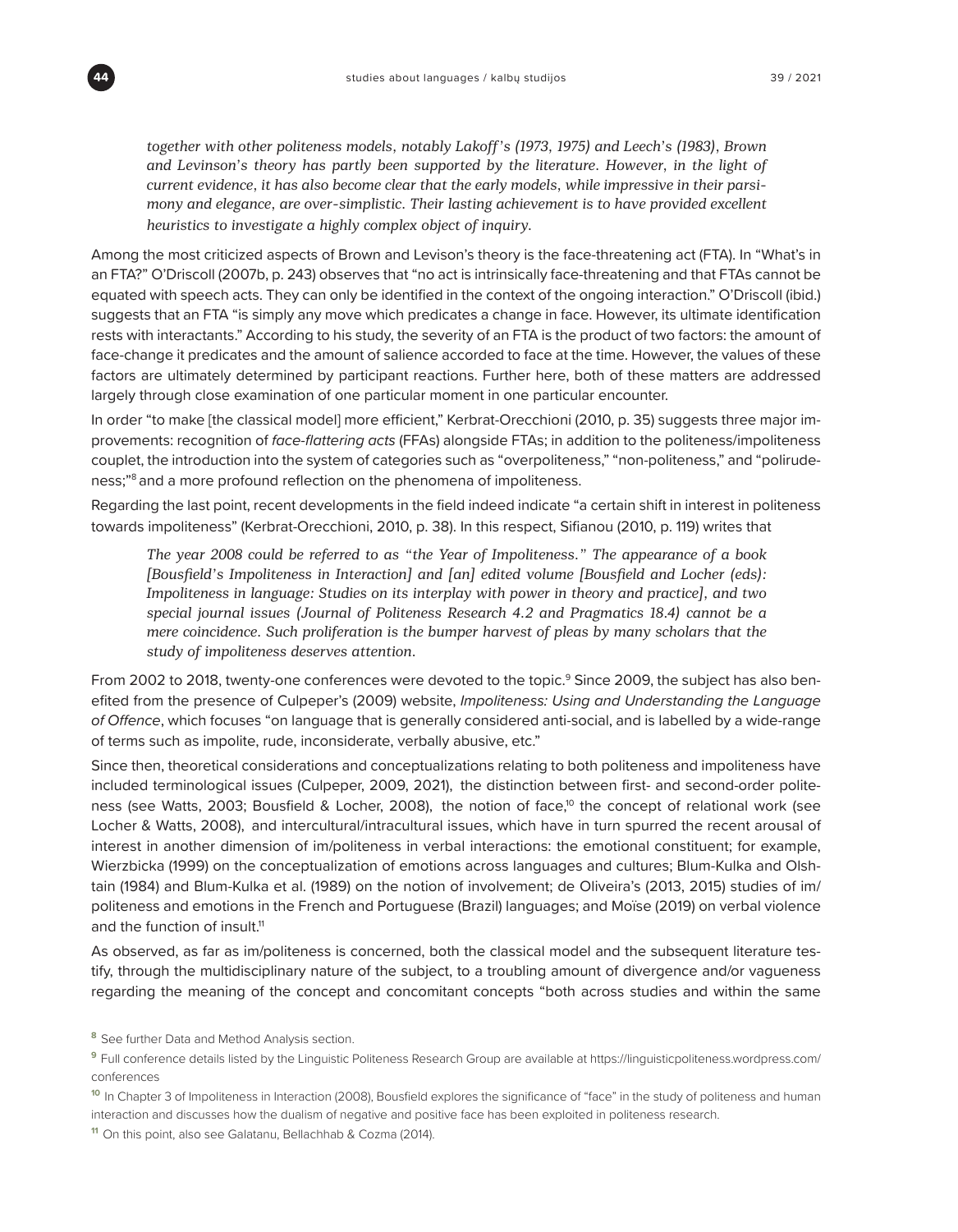

studies" (Meier, 1995, p. 345). Although it is indisputable that *cooperation* does not occur in an identical manner in all societies, researchers (see, e.g., Meier, 1995) continue to warn of the dangers of the claim to im/politeness universals (which has led to ethnocentric attempts to determine standards applying to all groups) and to remind us that one of the main purposes of socio-pragmatics is to discover how different societies deal with maxims in different ways.

In the next section, we provide insight into im/politeness in French society with the aim of understanding what has led people to associate "French" with impolite terms.

## **Views on Socio-Cultural Principles of French Politeness**

Examining as it does various judgments of im/politeness in French society, La Bruyère's (1688) approach to politeness in *Characters<sup>12</sup>* is of great historical and contemporary socio-cultural interest.

A summary of *Characters* by the author<sup>13</sup> himself reads:

*Of the sixteen chapters which compose it, there are fifteen wholly employed in detecting the fallacy and ridicule to be found in the objects of human passions and inclinations, and in demolishing such obstacles as at first weaken, and afterwards extinguish, any knowledge of God in mankind; therefore, these chapters are merely preparatory to the sixteenth and last, wherein atheism is attacked …, wherein the providence of God is defended against the insults and complaints of freethinkers.14*

Despite the moral tone perceptible in his words, in declaring that he "did not wish to write any maxims, for they are like moral laws" and acknowledging that he possessed "neither sufficient authority nor genius for a legislator,"15 La Bruyère distanced himself from the role of speculative moralist and appears as an observer of individual manners. Nonetheless, as Van Laun (1885, p. 13) suggests:

*[La Bruyère] was the first to make morality attractive, and to paint characters in a literary and delicate manner; he does not dogmatise, and above all shows neither personal hatred nor venom; in other words, to use his own expression, he "gives back to the public what it lent" him.*

Such is also the viewpoint of Barthes (1972, p. 222), for whom La Bruyère is

*a moderate moralist, he does not scald (except perhaps in the chapters on women and money, of an unyielding aggressiveness); and furthermore, although an avowed painter of a society and, within that society, of the most social passion there is, worldliness, La Bruyère does not become a chronicler, a Retz or a Saint-Simon; … as a moralist, he persistently refers to a real society, apprehended in its persons and events.*

In La Bruyère's conceptualization, one may define all the essentials of politeness, but no one can determine how and where they should be used. Put another way, politeness depends on ordinary habits and customs, relates to times and places, and varies according to gender and social rank. Moreover, as La Bruyère (1688) stresses, "intelligence alone cannot find this out: politeness is acquired and perfected by imitation.<sup>16</sup>

In addition, the  $17<sup>th</sup>$  century author warns that "politeness does not always inspire goodness, equity, complacency, gratitude; it shall give at least the appearance and makes the man appear outwardly as he ought to be inside."<sup>17</sup>

**<sup>12</sup>**The editorial saga involving this work, with eight editions revised and extended in the course of the lifetime of its author, provides the measure of its immense success. Enriched and completed over the years, the collection is the work of a lifetime – 420 remarks in 1688; 1120 in 1694 – and the only one that La Bruyère published. He was still working on the ninth edition at the time of his death in 1696.

**<sup>13</sup>**Preface to La Bruyère's "Speech upon his Admission as a Member of the French Academy, June 15, 1693", which was published for the first time with the eighth edition of Characters in 1694; as cited in Van Laun's (1885, p. 12) introduction to his translation.

**<sup>14</sup>**La Bruyère's work was inspired by his translation of Theophrastus (a 4th century BC writer) in 1688.

**<sup>15</sup>**Preface to La Bruyère's Characters, as cited in Van Laun (1885, p. v).

**<sup>16</sup>**"L'on peut définir l'esprit de politesse, l'on ne peut en fixer la pratique: elle suit l'usage et les coutumes reçues; elle est attachée aux temps, aux lieux, aux personnes, et n'est point la même dans les deux sexes, ni dans les différentes conditions; l'esprit tout seul ne la fait pas deviner: il fait qu'on la suit par imitation, et que l'on s'y perfectionne."

17 "La politesse n'inspire pas toujours la bonté, l'équité, la complaisance, la gratitude; elle en donne du moins les apparences, et fait paraitre l'homme au dehors comme il devrait être intérieurement."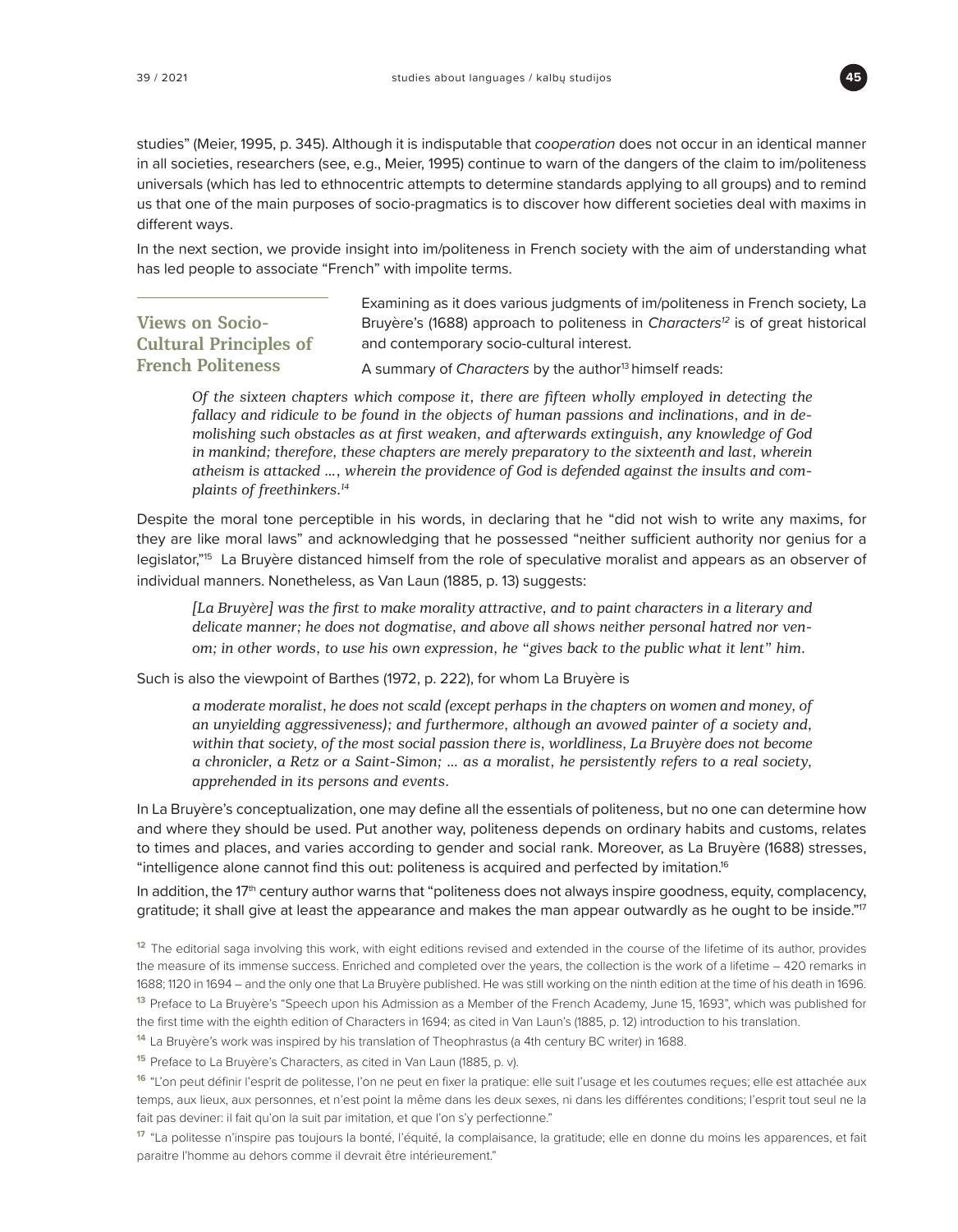

From this point of view, politeness appears to be a mask and, as such, it likely hides a hypocritical essence. Yet, in the practice of politeness, sincerity does not seem to be of particular importance. For de Mourgues (2010, p. 166),

it is clear … that for La Bruyère virtue and politeness do not necessarily go together:

*"Avec de la vertu, de la capacité, et une bonne conduite, l'on peut être insupportable.18 ("Of society," 31).*

Neither do intelligence and refinement of manners:

*"La grossièreté, la rusticité, la brutalité peuvent être les vices d'un homme d'esprit."19 ("Judgments," 48).*

Nevertheless, La Bruyère (1688) also argues that "politeness tends, undoubtedly, to advance merit and to render it agreeable; a man must have very eminent qualities to hold his own without being polite.<sup>20</sup> We would add that, actually, "it is allowed to be thought that politeness is the condition of survival in society and the survival of societies" (Kerbrat-Orecchioni, 2015).

In this sense, it seems fair to posit that, since La Bruyère's *characters* are apprehended within an actual society, in its persons and events, and are portrayed in a literary and delicate manner, his viewpoints on social politeness tend to appear morally attractive.

Two decades into the 21<sup>st</sup> century, it is of interest to observe the relevance of La Bruyère's principles of politeness in present-day society. To demonstrate this, in what follows, we examine the ritual of greetings, focusing on the normatively symmetrical exchange of "bonjour" in daily social interactions and on the extent to which this formula is used as a formal, codified expression.

#### **Routine Greeting Rituals: Foundations**

The term *ritual* comes from the Latin, *ritus*, meaning "prescribed order." Numerous social rituals are born

*in the great historical influences with which a people were impregnated and conditioned culturally from childhood. Ritualization has gradually taken hold, and the postures and words that accompany it have become the Norm. Numerous superficial variations, evolutions, revolutions, cyclical rejections, inventions ... can affect this norm, but nothing, I believe, calls into question its founding principles (Cortès, 2007, p. 154).<sup>21</sup>*

In *Politesse, savoir-vivre et relations sociales*, Picard (2014, p. 48) establishes a link between politeness and ritual, which the author defines as follows:

*[Rituals are] repetitive and quasi-automatic acts which can never be reduced to simple operational acts, being charged with a strong symbolism and being based on an adherence to social and cultural values, … rituals participate fully in institutional systems, from which they emerge.22*

Accordingly, the fundamental characteristics of the ritual of politeness are its mechanical dimension, its symbolic character, and its institutional aspect.

**<sup>18</sup>**"With virtue, ability, and good behaviour, one can be unbearable."

**<sup>19</sup>**"Coarseness, rusticity, and brutality can be the vices of a man of wit."

<sup>20</sup> "Il est vrai que les manières polies donnent cours au mérite, et le rendent agréable; et qu'il faut avoir de bien éminentes qualités pour se soutenir sans la politesse."

**<sup>21</sup>**"Dans les grandes influences historiques dont un peuple a été imprégné et conditionné culturellement dès l'enfance. La ritualisation s'est installée progressivement et les postures et mots qui l'accompagnent sont devenus la Norme. Des variations de surface nombreuses, des évolutions, des révolutions, des rejets conjoncturels, des inventions ... peuvent affecter cette norme mais rien, je crois, ne remet en cause ses principes fondateurs."

**<sup>22</sup>**"Actes répétitifs et quasi-automatiques, ne pouvant jamais se réduire à de simples actes opératoires, ayant une forte charge symbolique et s'appuyant sur une adhésion à des valeurs sociales et culturelles, … les rituels participent pleinement au système institutionnel, dont ils sont issus."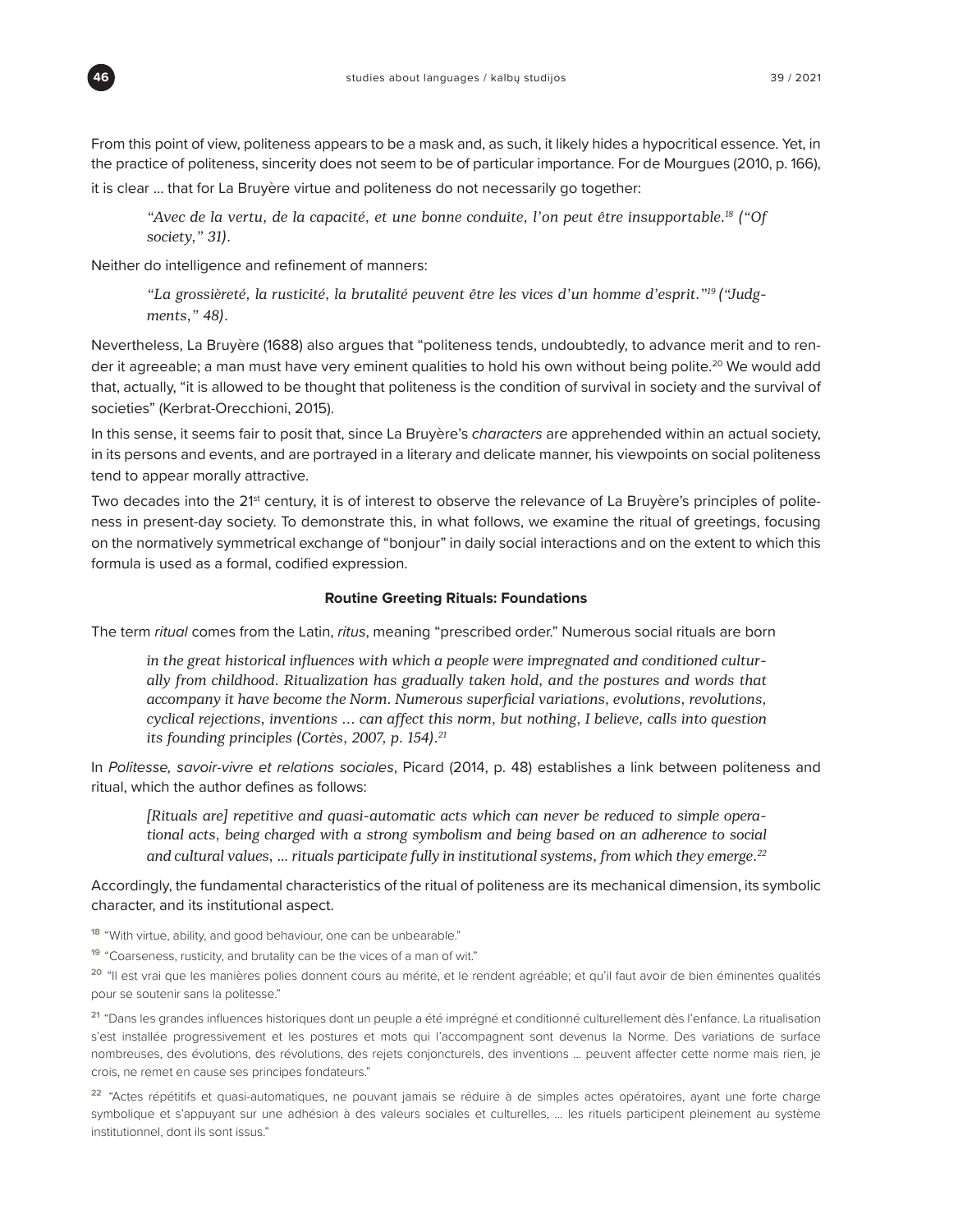

#### **The Case of "bonjour"**

In terms of its mechanical dimension, the exchange of "bonjour" both inside and outside the family circle is a repetitive and quasi-automatic act learned or mimicked – in any case, internalized – very early on by French speakers.

This mechanical dimension "is what guarantees the system of social relations a predictability, saving society from many conflicts" (Mejri, 2017, p. 20).<sup>23</sup> This is because the successful exchange of "bonjour" is capable of "transforming conflicts into symbols by ordering and integrating them into pre-established scenarios" (ibid.).<sup>24</sup>

At the symbolic level, according to Mejri's definition, respect for these scenarios guarantees "relations presenting the minimum of conflict and the maximum of respect between one another, respect inscribed in the values that the system erects in rituals" (2017, p. 20).<sup>25</sup>

These mechanical and symbolic characteristics of the "bonjour" exchange are inseparable from its institutional function, the role of which is to ensure that language users learn, accept, apply, and thus maintain ritualized greeting rules.

To encapsulate these characteristics of this ritual, we suggest the concept of a "trademark," as introduced by Bourdieu (1984, p. 65) in "Manners and Manner of Acquisition":

*Cultural (or linguistic) competence, which is acquired in relation to a particular field functioning both as a source of inculcation and as a market, remains defined by its conditions of acquisition. These conditions, perpetuated in the mode of utilization—i.e., in a given relationship to culture or language—function like a sort of "trade-mark," and, by linking that competence to a particular market, help to define the value of its products in the various markets.*

In the next section, we show that despite the constraints experienced during the socialization process, having reached adulthood, French speakers themselves adhere to the transmission of the "bonjour" ritual by valuing the act of greeting not, or no longer, as an imposed behavioural rule but as a *savoir-vivre à la française*, a trademark. In this sense, we can refer to its *performativity*, as defined by Butler, that is, as "that reiterative power of discourse to produce the phenomena that it regulates and constrains" (1993, p. xii).

#### **Socio-Cultural Trademark**

As a performative act, the trademark of politeness, "bonjour," requires neither spontaneity nor sincerity. Its symmetrical parameterization presents the interaction – what in interactional linguistics is referred to as *action* and *reaction* – as a network of mutual influences. As we will see further, given its high degree of ritualization, any dysfunction poses a *threat* to the collective identity both within and outside the collectivity.

The situation described below, in which a child is reprimanded for not greeting someone, is a familiar French cultural scene that illustrates the socialization process of the bonjour exchange. As formulated by the parents, the reprimand is generally manifested in the injunction, "Say 'bonjour' to the lady/gentleman;" when uttered by the one being "ignored," the blame (whose joking tone cannot hide the reproach) is manifested in, among other versions, "So, have we lost our tongue?"/"Don't we say 'bonjour' to grandma anymore?" In either case, what one wants to make clear to the child is that s/he has committed an error and that, for this error to be repaired, s/he must say the word "bonjour." If the child maintains his/her position (among other things, because s/he is tired or distracted) and refuses to perform the ritual, s/he is told that s/he is *not being gentle*, that s/he is *not being polite*; or else s/he is told that s/he is *gentle* and *polite* therefore s/he says "bonjour" to the lady/gentleman.

An etymological overview of the qualifier "gentle" reminds us that it means "of noble origin" or "noble in behaviour," while "polite" denotes "civilized". Since negotiating power in an interaction is part of how interactants shape and present their identity, the semantic circularity maintained by these qualifiers (gentle/noble/polite/ civilized) reveals the gratifying profile of those who bow to – in the sense of adhere to – the ritual of "bonjour".

**<sup>23</sup>**"C'est ce qui garantit au système des relations sociales une prédictibilité économisant à la société bien des conflits."

**<sup>24</sup>**"Transformer les conflits en symboles en les ordonnant et en les intégrant dans des scénarios préétablis."

<sup>25 &</sup>quot;Des relations présentant le minimum de conflit et le maximum de respect entre les uns et les autres, respect inscrit dans les valeurs que le système érige en rituels."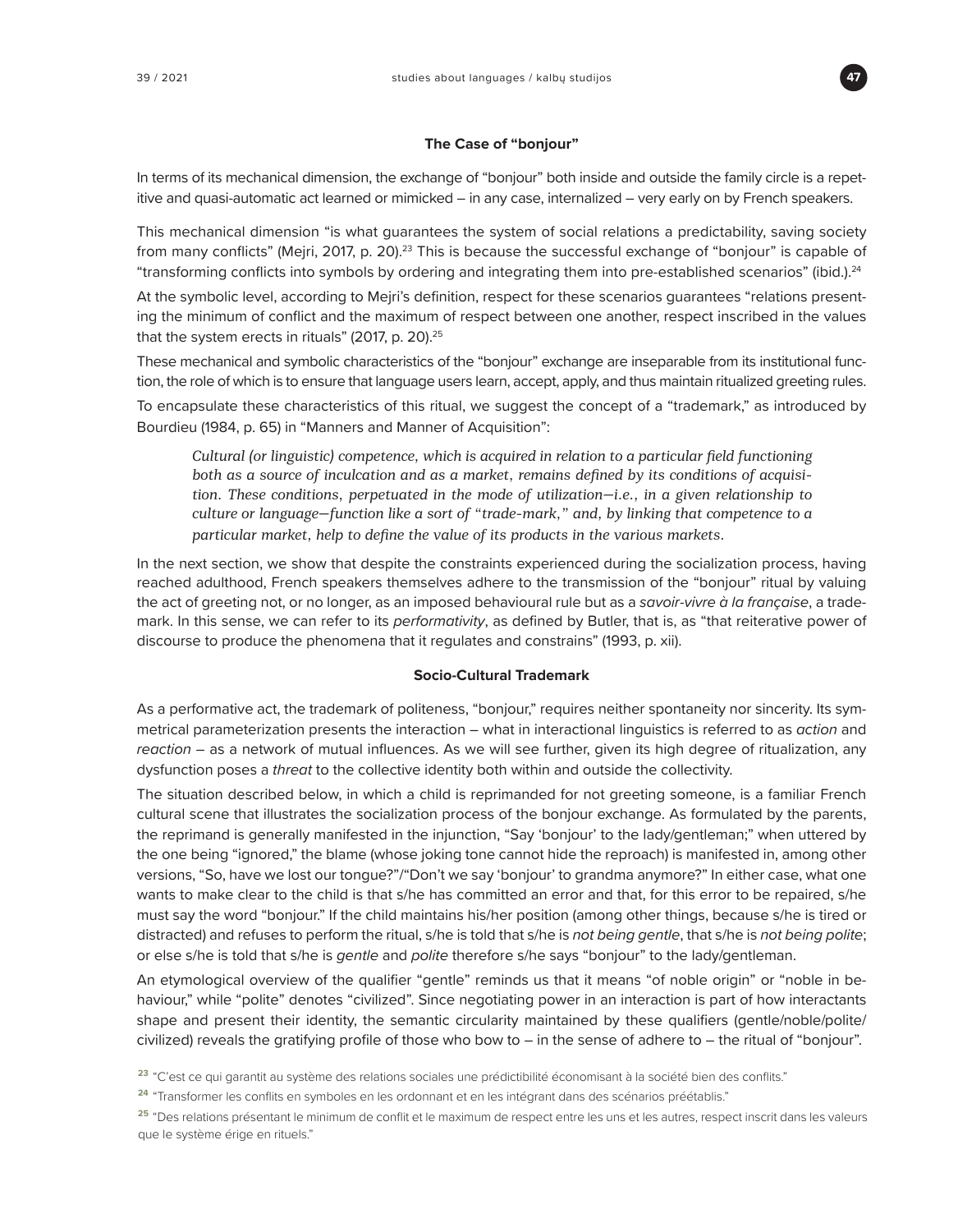However, to *adhere to* does not necessarily mean to *comply with* the "bonjour" symmetry. This can be illustrated by means of a situation observed in a university faculty office where several people – all of them students – queue to obtain administrative academic information. Approaching the counter behind which B (the secretary) sits, A (a student) says "bonjour" to B, who, while continuing her activities and without looking up, answers, "Oui, c'est pourquoi?" (Yes, what's that for?"). A, visibly somewhat disconcerted, then turns to the audience in the room (as if looking for support) before turning back to B, who then answers A's question without making eye contact. It is of interest to note that, for the time we observed this scene, there was no instance of someone from the public (identified as a student) who failed the exchange. Thus, we concur with Bousfield (2008) that impoliteness is tied to the concept of power.

In support of Bourdieu's (1984) work, we postulate that B's linguistic (and non-linguistic) behaviour is linked to her role as an "authorized spokesperson" who represents the cultural capital<sup>26</sup> accumulated by the group that commissioned her and of which she is the representative. As a result, B is invested with a symbolic power which is constitutive of her (or, of this sort of) position, which enables her to decide on and impose her own behaviour. Introduced by Bourdieu to account for the tacit, almost unconscious modes of cultural and social domination that occur in daily social habits (illustrated here by a greeting ritual), the concept of symbolic power also ensures the placement of individuals invested with it in a social hierarchy, in individual relationships and in social institutions.

In terms of pragmatics values, Culpeper (1996, p. 35) suggests that "powerful interlocutors"

- **a** Reduce the ability of the less powerful participant to retaliate with impoliteness.
- **b** Threaten more severe retaliation should the less powerful participant be impolite.

In brief, in interactions in a network of mutual influence, any action and reaction are related to the interlocutors' power: more powerful interlocutors have more freedom to be impolite. If symbolic power (Bourdieu, 1984) requires a dominator (adults, in our examples above), it also requires the dominated (children and students in our examples above) who submit themselves to or who accept their position in the exchange of social value that occurs between them (e.g., the children) and adults, or in the exchange of services, including the transmission of information (e.g., the student).

In the next section, we develop the view that the central meaning of power surely involves a conflict of interests *rather than a consensus* (Watts, 1991). Having seen, above, that a conflict of interests is particularly evident when there is an imbalance of power<sup>27</sup> between interlocutors, we demonstrate how such an imbalance of power leads to impoliteness.

We may summarize the issue by stating that when interlocutors do not agree on a matter, they mostly threaten each other's face; this being the case, there is a good possibility of their being impolite in order to convince each other.

| Data and        |  |  |  |  |  |
|-----------------|--|--|--|--|--|
| <b>Method</b>   |  |  |  |  |  |
| <b>Analysis</b> |  |  |  |  |  |

#### Data Corpus<sup>28</sup>

The data analysed here are sourced from Reddit (cf. "read it," i.e. "I read it on Reddit"), a social news platform comprising user-generated content, such as photos, videos, links, text-based posts, and discussions of content in what is essentially a bulletin-board format. In 2018, there were approximately 330 million Reddit users, known as "redditors".The site's content is divid-

ed into categories or communities known on-site as "subreddits", of which more than 138,000 are active.

**<sup>26</sup>**According to Bourdieu (1986, p. 17), "Cultural capital can exist in three forms: in the embodied state, i.e., in the form of long-lasting dispositions of the mind and body; in the objectified state, in the form of cultural goods (pictures, books, dictionaries, instruments, machines, etc.), which are the trace or realization of theories or critiques of these theories, problematics, etc.; and in the institutionalized state, a form of objectification which must be set apart because … it confers entirely original properties on the cultural capital which it is presumed to guarantee."

**<sup>27</sup>**Culpeper (1996) writes that investigating the factors involved in the occurrence of impoliteness in the case of equal relationships is extraordinarily complex.

**<sup>28</sup>**Information on Reddit is drawn primarily from three sources: the Reddit web page: <https://www.reddit.com/,> Wikipedia: [https://](https://en.wikipedia.org/wiki/Reddit#cite_note-Molina17-24,) [en.wikipedia.org/wiki/Reddit#cite\\_note-Molina17-24,](https://en.wikipedia.org/wiki/Reddit#cite_note-Molina17-24,) and Wired:<https://www.wired.com/story/reddit-redesign/>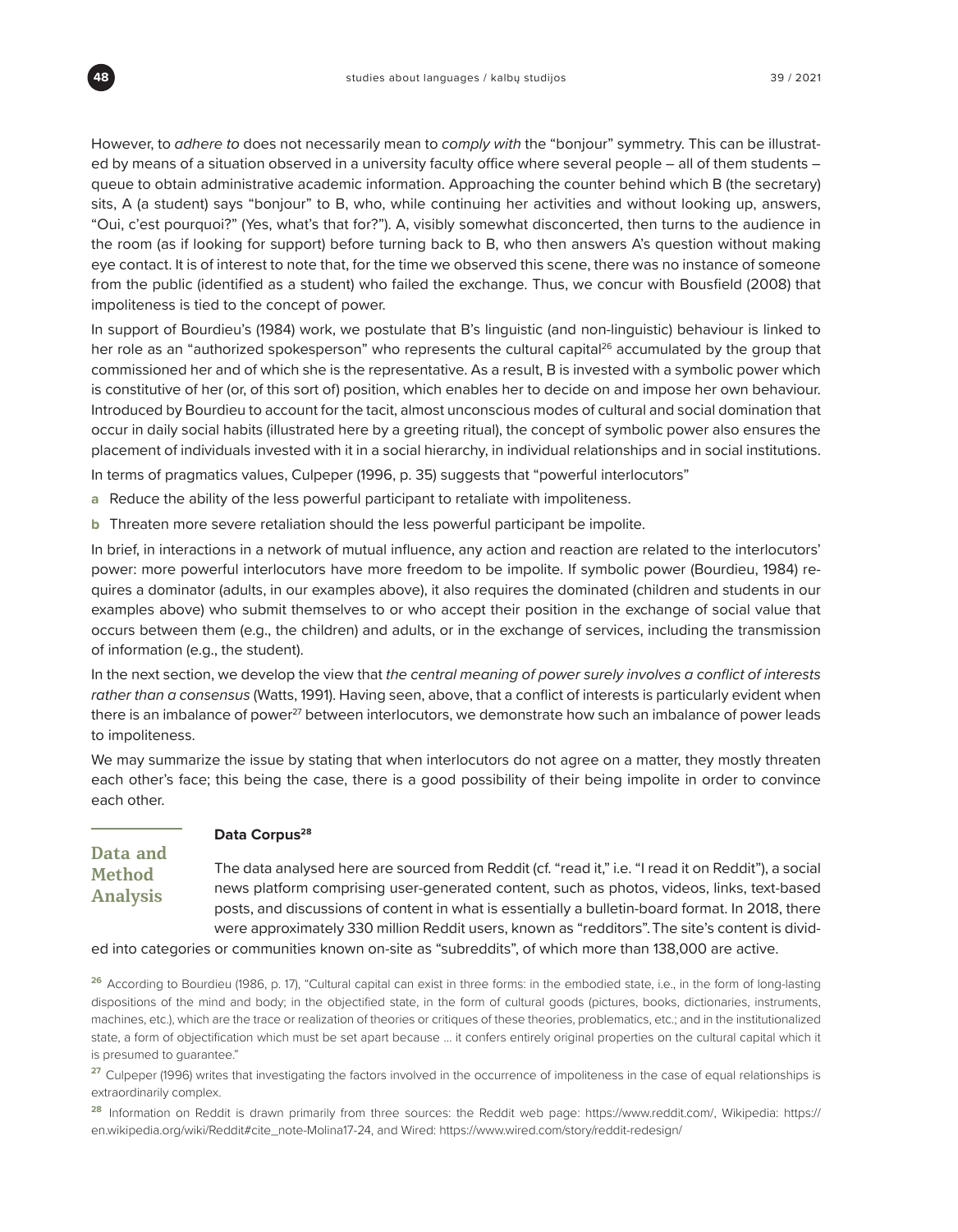

As a network of communities, Reddit's core content consists of posts by its users, who can also comment on others' posts in order to continue a conversation. The number of upvotes (positive votes) or downvotes (negative votes) determines the posts' visibility on the site; hence, the most popular content is displayed to the greatest number of people. The most popular posts from the site's numerous subreddits are visible on its front page for those who browse it without an account. For such users, the front page by default displays the subreddit, r/popular, which features the top-ranked posts across Reddit. Front-page rank – for both the general front page and for individual subreddits – is determined by a combination of factors, including the age of the submission, the positive ("upvoted") to negative ("downvoted") feedback ratio, and the total vote count.

In terms of user profiles, Reddit seems to be browsed primarily by English speakers, mainly from the United States. Thus, according to Alexa statistics (October 6, 2018), 60.6% of its traffic comes from the US (where, at the time, Reddit was the 5<sup>th</sup> most popular site). This is far ahead of the United Kingdom, which comes in second (7.0% of Reddit traffic and 8<sup>th</sup> in terms of popularity), Canada (6.3% of traffic, but the 5<sup>th</sup> most popular site), and then Australia (3.2% of traffic) and Japan (1.9% of traffic). In mid-2018, again according to Alexa, Reddit was the  $17<sup>th</sup>$  most visited site in France and the  $7<sup>th</sup>$  most-visited worldwide (behind Google, YouTube, Facebook, Baidu, Wikipedia, Yahoo, and QQ). On October 6, 2018, traffic on Reddit came mainly from Google (16.4% of cases), and then from YouTube (8.3%), Facebook (5.0%), Twitter (3.4%), and Imgur (3.0%). The amount of time spent on the site per visitor is among the highest of similar platforms, according to the same source, with a daily average of 11 minutes and 36 seconds at the start of 2019. The communities or subreddits bring people and their interests together. These subreddits range in topic from the teaching of languages to juggling and include controversial topics, such as how to order a coffee in France.

#### **Method of Analysis**

The starting point of our work was the following display on the menu board of a French coffee shop:<sup>29</sup>

*Un café. "A cup of coffee." € 7.00 Un café, s'il vous plait. "A cup of coffee, please." € 4.25 Bonjour, un café, s'il-vous-plaît. "Good morning, a cup of coffee, please." € 1.40* 

The image of this board,<sup>30</sup> recorded in photos by clients and posted on various social networks, made its way around the web, triggering around 4000 comments<sup>31</sup> from French nationals, French speakers, and foreign Internet users.<sup>32</sup> Our qualitative analytical approach to the initial corpus takes into account the first 400 reactions, that is, approximately 10% of the data collected, archived, and available for the original post on the Reddit platform.<sup>33</sup> Other Internet users' testimonies from other sources are also considered.

At first glance, the board seems to function as a reminder to customers (native speakers or not) who, for some reason, do not use prescribed sequences constructed according to strict and rigid procedural rules. Expressions of procedural meaning (EPMs),<sup>34</sup> such as greetings (here, bonjour) and requests (s'il-vous-plait), are indeed required in requests and/or commands (as in the situation described above): their content is backgrounded; only their functional role matters. In other words, these words and expressions have been pragmaticized. However, non-native speakers may not have or not use the same range of EPMs as French speakers because they have

**<sup>29</sup>**"Bonjour, un café" (2014); Lestz (2014).

**<sup>34</sup>**On EPMs, see Watts (2003).

**<sup>30</sup>**As revealed by Le Parisien on March 13, 2016, the original post by an Internet user, titled "On a retrouvé le respect/We have regained respect" was retweeted 17,200 times. [https://twitter.com/harrylafranc/status/705000927976103936?ref\\_src=twsrc%5Etfw%7Ctwcamp%](https://twitter.com/harrylafranc/status/705000927976103936?ref_src=twsrc%5Etfw%7Ctwcamp%5Etweetembed%7Ctwterm%5E705000927976103936%7Ctwgr%5E%7Ctwcon%5Es1_&ref_url=https%3A%2F%2Fwww.huffingtonpost.fr%2F2016%2F03%2F03%2Fprix-cafe-politesse-restaurant-francais_n_9372238.html) [5Etweetembed%7Ctwterm%5E705000927976103936%7Ctwgr%5E%7Ctwcon%5Es1\\_&ref\\_url=https%3A%2F%2Fwww.huffingtonpost.](https://twitter.com/harrylafranc/status/705000927976103936?ref_src=twsrc%5Etfw%7Ctwcamp%5Etweetembed%7Ctwterm%5E705000927976103936%7Ctwgr%5E%7Ctwcon%5Es1_&ref_url=https%3A%2F%2Fwww.huffingtonpost.fr%2F2016%2F03%2F03%2Fprix-cafe-politesse-restaurant-francais_n_9372238.html) [fr%2F2016%2F03%2F03%2Fprix-cafe-politesse-restaurant-francais\\_n\\_9372238.html](https://twitter.com/harrylafranc/status/705000927976103936?ref_src=twsrc%5Etfw%7Ctwcamp%5Etweetembed%7Ctwterm%5E705000927976103936%7Ctwgr%5E%7Ctwcon%5Es1_&ref_url=https%3A%2F%2Fwww.huffingtonpost.fr%2F2016%2F03%2F03%2Fprix-cafe-politesse-restaurant-francais_n_9372238.html)

**<sup>31</sup>**According to Le Parisien of March 13, 2016. On March 3, 2016, the Huffington Post had already reported about 3,500 Internet users. [https://www.huffingtonpost.fr/2016/03/03/prixcafe-politesse-restaurant-francais\\_n\\_9372238.html](https://www.huffingtonpost.fr/2016/03/03/prixcafe-politesse-restaurant-francais_n_9372238.html)

<sup>&</sup>lt;sup>32</sup> Since then, different versions of the original have been found around the Internet.

**<sup>33</sup>**Reddit (Note that this thread is archived. Users have not been able to post new comments or cast votes since 2016.) [https://www.](https://www.reddit.com/r/pics/comments/48lvnl/un_caf%C3%A9/) [reddit.com/r/pics/comments/48lvnl/un\\_caf%C3%A9/](https://www.reddit.com/r/pics/comments/48lvnl/un_caf%C3%A9/)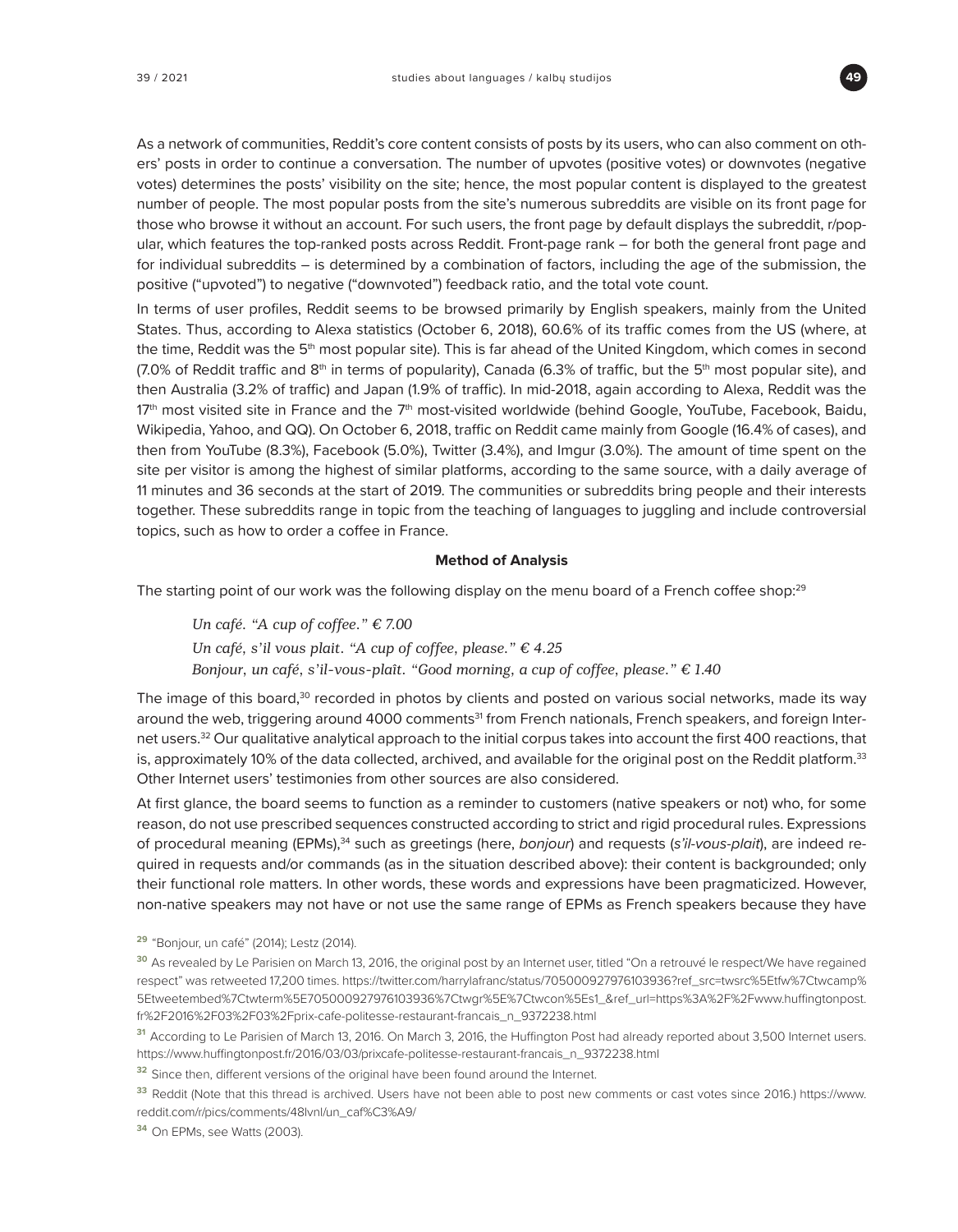not undergone the same process of socialization. Indeed, some non-French speaking cultures have similar EPMs, but they do not have the same pragmatic values. Given that each language, and thus each community, has its own pragmatic rules and contexts in which these are applied, the information on the board may appear to be an attack, one that warns customers of penalties to be imposed in case of non-compliance with the rules.

The message displayed on the board does not follow Grice's cooperative principle of "make your conversational contribution as required, at the stage at which it occurs, by the purpose or accepted direction of the conversation exchange in which you are committed" (1975, p. 45), nor his four maxims of cooperation. The information provided does indeed not "tell the truth or something that can be proven by adequate evidence" (the quality maxim); by "saying" more than expected, the message is not as informative as is required (the maxim of quantity); therefore, the information is irrelevant to the subject of the situation (the maxim of manners); for these reasons, the message is perceived as being ambiguous and/or obscure (the relation maxim) (Grice, 1975). However, as we may observe from the examples that follow, what at a first glance is susceptible to being considered a lack of respect for cooperative principles and maxims turns out to be a strategy to otherwise promote the application of rules of politeness or, at least, to make them known, as in (a) below:

**a** "Is this initiative [i.e., prices calculated based on a client's politeness] a good idea? 'This is precisely the spirit of French coffee,' claims Pierre Boisard, sociologist, author of La Vie de bistrot."35

Indeed, the initiative that involves educating costumers is described as a positive one due to its societal value: appreciation of the spirit of "French cafés". In other words, people should understand the manner in which the spirit of French cafés is intended to work. In (b), it is clear that there is a distinction between "regulars" and "others":

**b** "The regulars greet us, so we take that into account. But some tourists who arrive in summer do not respect us, and when we hear 'Coffee!' 250 times, it makes us grumpy. They should not be surprised to receive a slightly higher bill." (Opinion of a restaurateur) $36$ 

As observed in (b), people position themselves as the guardians of the spirit of French cafés, valuing those who greet them and punishing those who fail to say "bonjour." This failure is seen as impolite not only because it incompatible with a societal habit but also because the exchange is supposed to function as a balance in relation to the volume of coffee orders in the course of a repetitive work routine. This may also be observed in (c), where the implementation of the exchange appears as key to saving French cafés or at least to stopping their progressive disappearance:

**c** "Nothing prevents … friendliness from being a criterion. … It is a nod among others to remind us that cafés are places of sociability. And they really need it, having gone from 200,000 to less than 35,000 in fifty years." (Roland Héguy, president of the union of hotel trades and industries)<sup>37</sup>

A moral tone is perceptible when an opinion suggests that the decrease in the number of French cafés reflects a decline in politeness, which should be prevented, as in (d):

**d** "It's a system we would do well to adopt in places other than in restaurants. If impolite individuals deviate from conventional formulas of human interaction, we should let them know."38

**<sup>35</sup>**a. "Ce[tte] initiative … [est-elle] une bonne idée ? "C'est justement l'esprit du café à la française, défend Pierre Boisard, sociologue, auteur de la Vie de bistrot"<https://www.leparisien.fr/archives/c-est-combien-le-cafe-ca-depend-de-votre-politesse-13-03-2016-5621387.php> **<sup>36</sup>**b. "Les habitués nous saluent, donc on en tient compte. Mais certains touristes qui arrivent en été ne nous respectent pas, et quand on entend 250 fois 'café!' ça nous rend grognons. Il ne faut pas qu'ils s'étonnent après d'avoir une addition un peu salée." (Avis d'un restaurateur) <https://www.leparisien.fr/archives/c-est-combien-le-cafe-ca-depend-de-votre-politesse-13-03-2016-5621387.php>

**<sup>37</sup>**c. "Rien n'empêche … l'amabilité d'être un critère … C'est un clin d'œil parmi d'autres pour rappeler que les cafés sont des lieux de sociabilité. Et ils en ont bien besoin, eux qui sont passés de 200,000 à moins de 35,000 en cinquante ans." (Roland Héguy, président de l'Union des métiers et des industries de l'hôtellerie) [https://www.leparisien.fr/archives/c-est-combien-le-cafe-ca-depend-de-votre](https://www.leparisien.fr/archives/c-est-combien-le-cafe-ca-depend-de-votre-politesse-13-03-2016-5621387.php)[politesse-13-03-2016-5621387.php](https://www.leparisien.fr/archives/c-est-combien-le-cafe-ca-depend-de-votre-politesse-13-03-2016-5621387.php)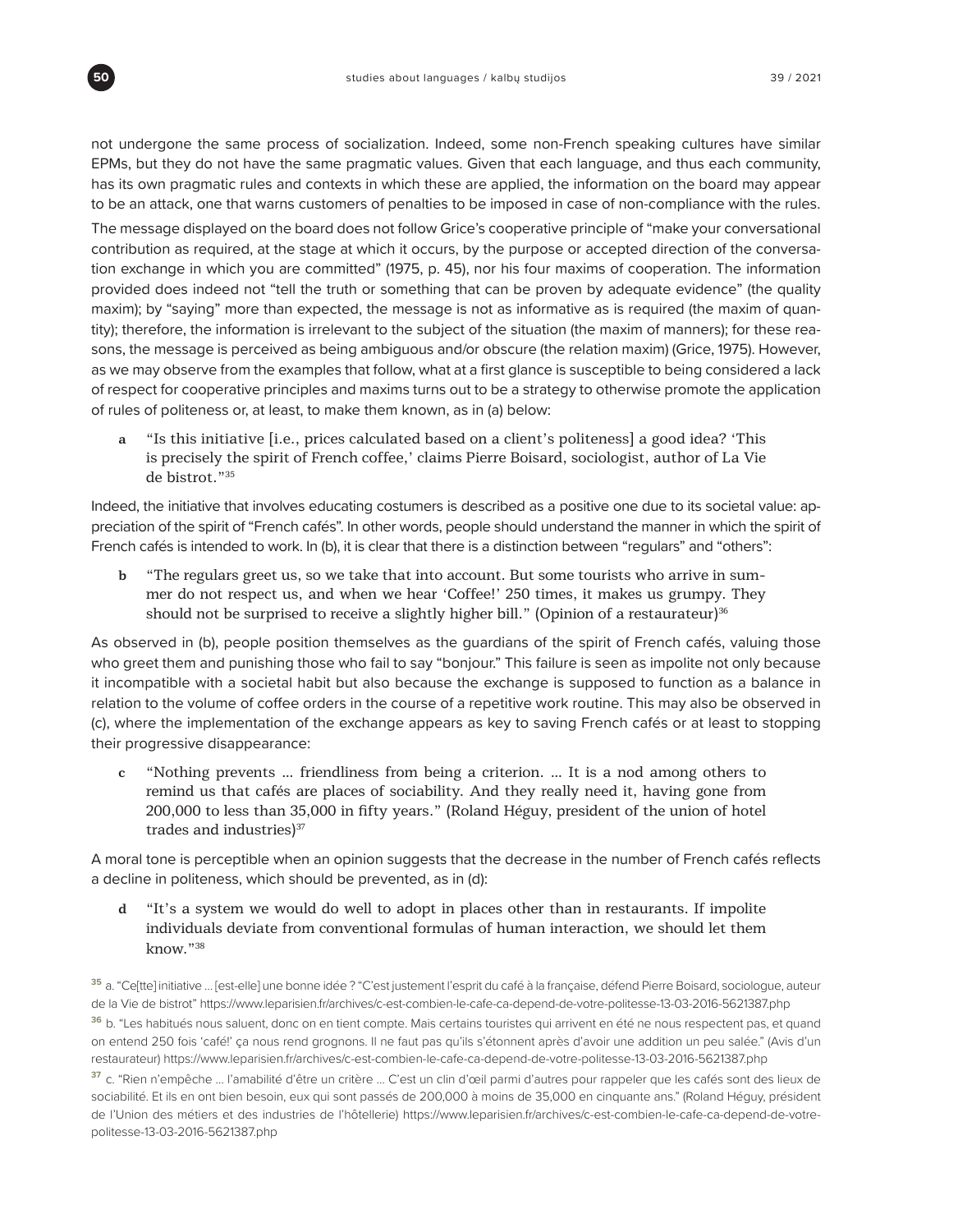

As an index of politeness, the application of conventional formulas should be preserved not only in restaurants but everywhere:

**e** "It's about having respect for the staff. Not so much about being able to speak (or even really attempt to) speak French. The French have quite a formal system of greeting each other and they all expect to be treated the same, from shopkeepers to doctors and the like (Égalité and all that). A friendly "Bonjour" will go far in the majority of cases. Source: I live there."39

Such testimonies lead to the observation that when the symmetry of the exchange is broken, French speakers *rate* what is understood as politeness, that is, formal use of EPMs, higher than they do *cooperation*. Put another way, *cooperation* (here involving serving someone a cup of coffee) depends on the application of linguistic tools of politeness. In this regard, at least three essential functions of this ritual emerge: it is an issue of marking respect through a constant search for balance based on to the nature of the relationship, which, in this instance at least, helps preserve social ties (see Picard, 2014). Saying "bonjour" thus involves doing something; in Austin's terminology, saying "bonjour" is a performative utterance or a performative act. From this perspective, the "bonjour" greeting incorporates the typology of what Kerbrat-Orecchioni (1995, p. 72) calls *relationèmes*, that is to say, elements "to be considered both as indicators and as constructors of the interpersonal relationship." Thanks to a thoroughgoing, secular process of socialization (cf. socio-cultural trademarks), this *relationème* emerges not only as *a* "bon usage" but as *the only* "bon usage."

On the other hand, non-native speakers (especially those who have not undergone exactly the same socialization process) may not know or use the same range of EPMs as native speakers of French. Since each language or community has its own pragmatic rules and contexts in which they are applied, the information displayed on the board, namely the price of coffee based on customers' manners, looks like an attack because it warns customers of the penalties to be imposed in the case of non-compliance with the rules. Reactions to this positioning may involve astonishment (i):

- **i** "Don't get it. Why is there variance in the price?"40
- **ii** "Haha, manners...."<sup>41</sup>
- **iii** "Well, isn't that nice!"42
- **iv** "I wonder what would happen … if you said 'hello, sorry to bother you, but I wonder if you could bring me a coffee, I would be eternally grateful to you...'. [Would] you pay?"<sup>43</sup>
- **v** "I have French co-workers I have to deal with. When they piss me off, I will go about a week without any greetings. It's my passive aggressive loathing of them. They are actually really cool, but I laugh out loud when I don't send a greeting."
- **vi** "I'd order the expensive one every time. Fuck their patronizing attitude."44

These reactions illustrate different forms of the defiant attitudes of Internet users regarding the perceived threat, namely astonishment (i) and boredom (iii), as well as irony linked to social criticism (iv, v, vi) and sarcastic mockery (ii, iv), which fall into the category of over-politeness. As a result, what is said falls between what is appropriate

- **<sup>39</sup>**e. [https://www.reddit.com/r/pics/comments/48lvnl/un\\_caf%C3%A9/](https://www.reddit.com/r/pics/comments/48lvnl/un_caf%C3%A9/)
- **<sup>40</sup>**i. [https://www.reddit.com/r/pics/comments/48lvnl/un\\_caf%C3%A9/](https://www.reddit.com/r/pics/comments/48lvnl/un_caf%C3%A9/)
- **<sup>41</sup>**ii. [https://www.reddit.com/r/learnfrench/comments/48mtjw/un\\_caf%C3%A9\\_xpost\\_from\\_rpics/](https://www.reddit.com/r/learnfrench/comments/48mtjw/un_caf%C3%A9_xpost_from_rpics/)
- **<sup>42</sup>**iii. [https://www.reddit.com/r/learnfrench/comments/48mtjw/un\\_caf%C3%A9\\_xpost\\_from\\_rpics/](https://www.reddit.com/r/learnfrench/comments/48mtjw/un_caf%C3%A9_xpost_from_rpics/)

**<sup>43</sup>**iv. "Je me demande ce qui se passerait … si vous disiez 'bonjour, désolé de vous déranger, mais je me demande s'il vous serait possible de m'apporter un café, je vous en serais éternellement reconnaissant…'. Vous pay[eriez]?" [https://www.reddit.com/r/pics/](https://www.reddit.com/r/pics/comments/48lvnl/un_caf%C3%A9/) [comments/48lvnl/un\\_caf%C3%A9/](https://www.reddit.com/r/pics/comments/48lvnl/un_caf%C3%A9/)

**<sup>44</sup>**vi. [https://www.reddit.com/r/pics/comments/48lvnl/un\\_caf%C3%A9/](https://www.reddit.com/r/pics/comments/48lvnl/un_caf%C3%A9/)

**<sup>38</sup>**d. "C'est un système que nous ferions bien d'adopter ailleurs que dans les restaurants. Si des individus impolis dérogent aux formules conventionnelles d'interaction humaine, nous devrions le leur faire savoir." (Anonymous, Reddit) [https://www.reddit.com/r/](https://www.reddit.com/r/learnfrench/comments/48mtjw) [learnfrench/comments/48mtjw](https://www.reddit.com/r/learnfrench/comments/48mtjw)/un\_café\_xpost\_from\_rpics/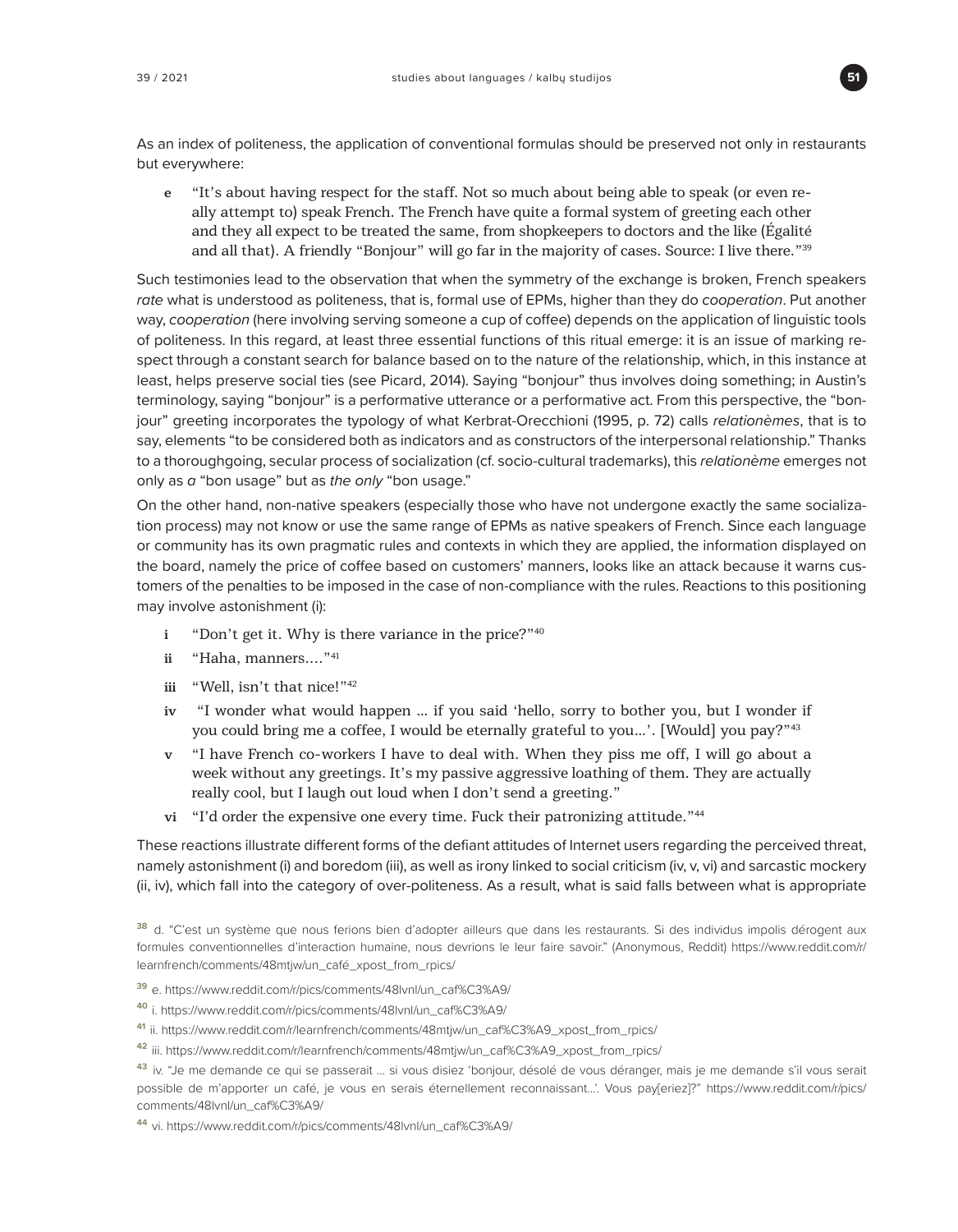

and what is not, which makes it less than polite—and it can mostly be observed to be impolite (e.g. iv, v, vi). Alternatively, rather than being an indicator of impoliteness, over-politeness may simply represent failed attempts at politeness or be intentionally used and/or perceived to be intentionally used to create a negative effect (iv).

### **Final Considerations**

Under the generic category of courtesy books (on English manners), the precepts of politeness were first used to educate royal children. Developed by scholars (see Erasmus, 1530; La Bruyère, 1688), they were then addressed to

the sons of the wealthy classes, before influencing all children and being supposedly sufficiently universal to serve societies themselves (see Picard, 2014).

From the Renaissance to the French Revolution, *manners* were an essential aspect of the ideal of civilization. These so-called courtesy works were the literary vectors for discussions of diverse subjects and concepts, such as morality, the defence of ideals of character, virtues, habits, manners, and accomplishments in short, everything relating to *the art of living in society*.

Since then, beyond its prescriptive nature, the exchange of greetings, such as the ritual of "bonjour," which we see as a trademark of politeness, has echoed a system of traditional values that are respected and rewarded (see Bourdieu, 1984), and through which collective identity is maintained.

Qualitative analysis of the data corpus suggests that, in France, the polite "bonjour" remains a foundational contemporary value that French speakers strive to defend whatever the consequences, including their being considered impolite.

From impoliteness that is linked to power differentials (see Culpeper, 1996) emerges a provocative thesis, namely that there is no and can be no interaction without power and that impoliteness is an exercise in power. As it tends to have (or might always have) an effect on how we address others, it *involves a conflict of interests rather than a consensus* (Watts, 1991). As we have attempted to demonstrate in this study, this conflict of interests is generated by an imbalance of power: since those involved do not agree on the subject of the rules of greeting, they threaten each other's faces, risking impoliteness in order to convince the other of their views.

However, a face (the customer's) damaged by an utterance generated by speakers invested with symbolic power (the price of a coffee aligned with a customer's manners) finds its options for response limited. Expressed differently, one should accept that, for the sake of cooperation – and contrary to the infamous saying – in France, without a "bonjour," the customer is not always right.

| Acknowledgement   |  |                                                                                                                                                                               | This publication is based on research that has been supported in part by the Uni-<br>versity of Cape Town's Research Committee (URC). |                                                                                                                                                                                    |  |  |
|-------------------|--|-------------------------------------------------------------------------------------------------------------------------------------------------------------------------------|---------------------------------------------------------------------------------------------------------------------------------------|------------------------------------------------------------------------------------------------------------------------------------------------------------------------------------|--|--|
|                   |  | Bowker for their work in improving the linguistic cohesion of this paper.                                                                                                     |                                                                                                                                       | The author is grateful to her English-language editors Carl Becker and Richard                                                                                                     |  |  |
| <b>References</b> |  | Austin, J. L. ([1962] 1970). Quand dire c'est<br>faire. Paris : Éd. du Seuil.                                                                                                 | 5                                                                                                                                     | Bonjour, un café, síl-vous-plait (2014, July 18)<br>[blog post]. Retrieved from: https://salian-                                                                                   |  |  |
|                   |  | 2 Barthes, R. (1972). Critical Essays. Translat-                                                                                                                              |                                                                                                                                       | nefrenchfocus.wordpress.com/2014/07/18/<br>bonjour-un-cafe-sil-vous-plait/.                                                                                                        |  |  |
|                   |  | ed from the French [Essays critiques] by<br>Richard Howard. Evanston, II: Northwestern<br>University Press.                                                                   | 6.                                                                                                                                    | Bourdieu, P. (1984). Distinction. A Social Cri-<br>tique of the Judgement of Taste. Translated<br>by Richard Nice. Cambridge, MA: Harvard                                          |  |  |
|                   |  | 3 Blum-Kulka, S., & Olshtain, E. (1984). Re-                                                                                                                                  |                                                                                                                                       | University Press.                                                                                                                                                                  |  |  |
|                   |  | quests and apologies: A cross-cultural<br>study of speech act realization patterns<br>(CCSARP). Applied Linguistics, 5(3), 196-<br>213.https://doi.org/10.1093/applin/5.3.196 |                                                                                                                                       | Bourdieu, P. (1986). The Forms of Capital.<br>In Richardson, J. (Ed.), Handbook of Theo-<br>ry and Research for the Sociology of Edu-<br>cation (pp. 241-58). Westport, CT: Green- |  |  |
|                   |  | 4 Blum-Kulka, S., House, J., & Kasper, G.<br>(1989). Cross-cultural Pragmatics: Requests<br>and Apologies. Norwood, NJ: Alblex Pub-<br>lishing Corporation.                   | 8                                                                                                                                     | wood.<br>Bousfield, D. (2008) Impoliteness in Interac-<br>tion. Amsterdam: John Benjamins. https://<br>doi.org/10.1075/pbns.167                                                    |  |  |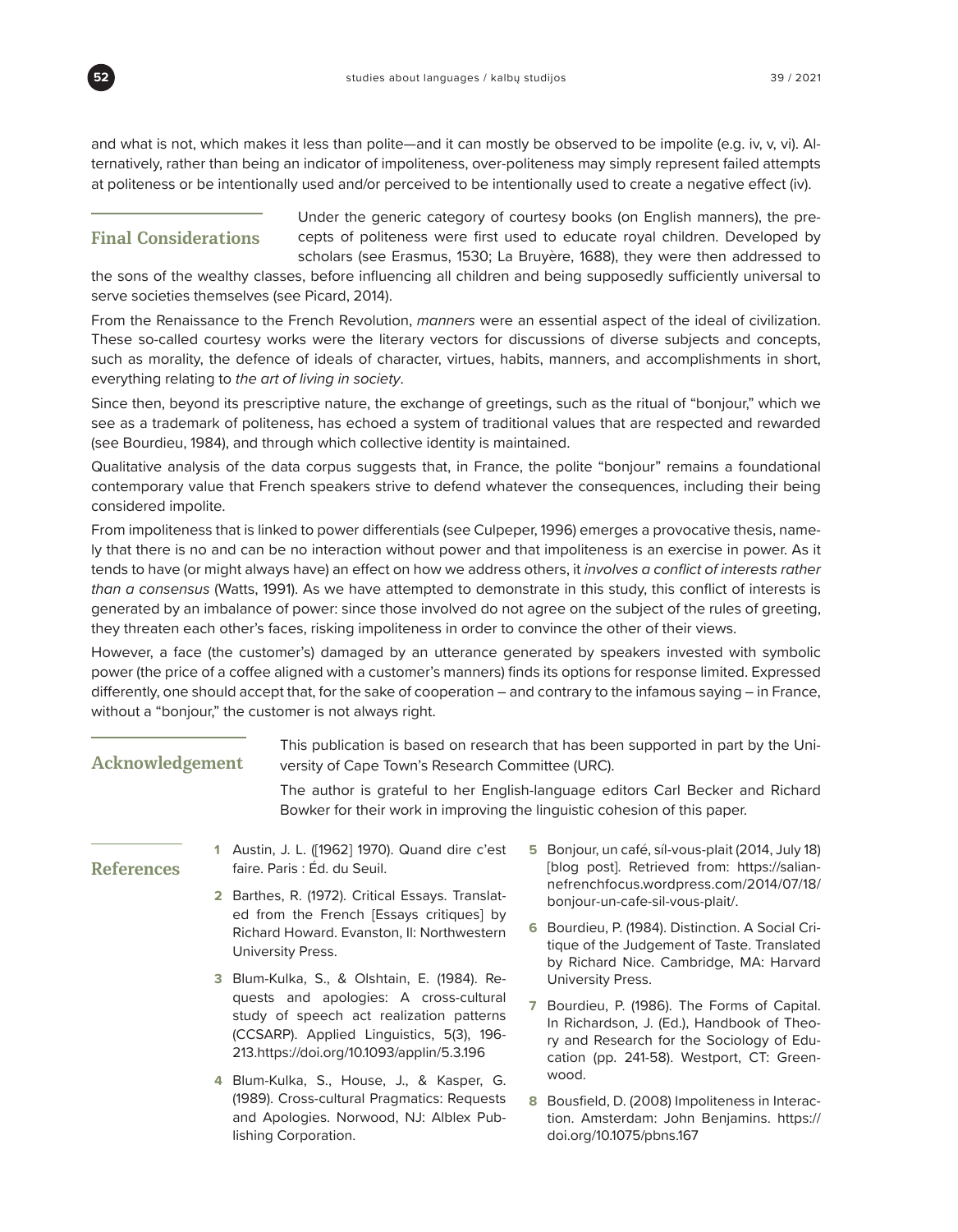

- **9** Bousfield, D., & Locher, M. A. (2008) (Eds.), Impoliteness in Language. Studies on its Interplay with Power in Theory and Practice (pp. 77-99). Berlin & New York: Mouton de Gruyter. [https://doi.](https://doi.org/10.1515/9783110208344) [org/10.1515/9783110208344](https://doi.org/10.1515/9783110208344)
- **10** Brown, P., & Levinson, S. C. (1987). Politeness: Some Universals in Language Usage. Cambridge: Cambridge University Press. <https://doi.org/10.1017/CBO9780511813085>
- **11** Butler, J. (1993). Bodies that Matter: On the Discursive Limits of Sex. London and New York: Routledge.
- **12** Cortès, J. (2007). "Mouche ton nez, dis bonjour à la dame!" Réflexions didactologiques sur la politesse et sur sa vision spéculaire, l'hypocrisie. Synergies Monde, 3, 2008, 147-159.
- **13** Croce, P. (1997). A brief history of manners. In The public perspective, December/January 1997. Retrieved from: [https://](https://ropercenter.cornell.edu/public-perspective/ppscan/81/81066.pdf) [ropercenter.cornell.edu/public-perspective/](https://ropercenter.cornell.edu/public-perspective/ppscan/81/81066.pdf) [ppscan/81/81066.pdf](https://ropercenter.cornell.edu/public-perspective/ppscan/81/81066.pdf)
- **14** Crowe, I. (2012). Edmund Burke and Manners. Retrieved from: [http://www.theimag](http://www.theimaginativeconservative.org/2012/12/edmund-burke-on-manners.html)[inativeconservative.org/2012/12/edmund](http://www.theimaginativeconservative.org/2012/12/edmund-burke-on-manners.html)[burke-on-manners.html](http://www.theimaginativeconservative.org/2012/12/edmund-burke-on-manners.html)
- **15** Culpeper, J. (1996). Towards an anatomy of impoliteness. Journal of pragmatics, 25(3), 349-367. doi: 10.1016/0378-2166(95)00014-3
- **16** Culpeper, J. (2009). Impoliteness: Using and Understanding the Language of Offence. ESRC project website: [http://www.lancs.](http://www.lancs.ac.uk/fass/projects/impoliteness) [ac.uk/fass/projects/impoliteness](http://www.lancs.ac.uk/fass/projects/impoliteness) [https://doi.](https://doi.org/10.1017/CBO9780511975752) [org/10.1017/CBO9780511975752](https://doi.org/10.1017/CBO9780511975752)
- **17** Culpeper, J. (2013). Impoliteness: questions and answers. In Jamet, D. & Jobert, M. (Eds.), Aspects of Linguistic Impoliteness (pp. 2-15). Newcastle upon Tyne: Cambridge Scholars Publishing.
- **18** Culpeper, J. (2021). Sociopragmatics: Roots and Definition. In Haugh, M., Kádár, D., & Terkourafi, M. (Eds.), The Cambridge Handbook of Sociopragmatics (Cambridge Handbooks in Language and Linguistics, pp. 15-29). Cambridge: Cambridge University Press. doi: 10.1017/9781108954105.003. <https://doi.org/10.1017/9781108954105.003>
- **19** Culpeper, J. & Tantucci, V. (2021) The principle of (im)politeness reciprocity. In Journal of Pragmatics, 175, 146-164, [https://doi.](https://doi.org/10.1016/j.pragma.2021.01.008) [org/10.1016/j.pragma.2021.01.008](https://doi.org/10.1016/j.pragma.2021.01.008)
- **20**Curtin, M. (1985). A question of manners: Status and gender in etiquette and courtesy. The Journal of Modern History, 57(3), 395-423. Retrieved from: [https://](https://www.jstor.org/stable/1879686) [www.jstor.org/stable/1879686](https://www.jstor.org/stable/1879686) [https://doi.](https://doi.org/10.1086/242859) [org/10.1086/242859](https://doi.org/10.1086/242859)
- **21** Davidson, J. (2004). Hypocrisy and the Politics of Politeness. Manners and Morals from Locke to Austen. Cambridge: Cambridge University Press. Retrieved from: [https://books.google.co.za/](https://books.google.co.za/books?id=uKvR8Yh_mg0C) [books?id=uKvR8Yh\\_mg0C](https://books.google.co.za/books?id=uKvR8Yh_mg0C) [https://doi.](https://doi.org/10.1017/CBO9780511484179) [org/10.1017/CBO9780511484179](https://doi.org/10.1017/CBO9780511484179)
- **22** de Mourgues, O. (2010). Two French Moralists: La Rochefoucauld and La Bruyère. Cambridge: Cambridge University Press.
- **23** de Oliveira, R. (2013). Manifestations émotionnelles de la dislocation: le cas de l'agacement. In Baider, F., & Cislaru, G. (Eds). Cartographie des émotions. Paris : Presses de la Sorbonne (pp. 211-224). [http://books.](http://books.openedition.org/psn/2497) [openedition.org/psn/2497](http://books.openedition.org/psn/2497)
- **24** de Oliveira, R. (2015). Du rapport entre la négation et l'impolitesse dans les échanges d'informations face à face en français. Alfa-Revista de Linguística, 29. doi: [http://dx.doi.](http://dx.doi.org/10.1590/1981-5794-1509-5) [org/10.1590/1981-5794-1509-5](http://dx.doi.org/10.1590/1981-5794-1509-5)
- **25** The Earliest Books Written of Etiquette and Table Manners ... in Medieval Times, the Renaissance and Beyond. (2014, March 13) Etiquipedia. Retrieved from: [http://eti](http://etiquipedia.blogspot.com/2014/03/the-earliest-books-written-of-etiquette.html)[quipedia.blogspot.com/2014/03/the-earli](http://etiquipedia.blogspot.com/2014/03/the-earliest-books-written-of-etiquette.html)[est-books-written-of-etiquette.html](http://etiquipedia.blogspot.com/2014/03/the-earliest-books-written-of-etiquette.html)
- **26** Ehlich, K. (1992). On the historicity of Politeness. In Watts, R. J., Ide, S. & Ehlich, K. (Eds.), Politeness in Language: Studies in its History and Practice, vol. Trends in Linguistics, Studies and Monographs (pp. 71-107). Berlin: Mouton de Gruyter.
- **27** Elias, N. (1982). The Civilizing Process, Vol. 1: The History of Manners. Translated from the German by Edmund Jephcott. New York: Pantheon Books, 1982.
- **28** Erasmus, D. (1530). De civilitate morum puerilium ("On civility in children"). Retrieved from: [https://books.google.co.za/](https://books.google.co.za/books?id=QFv88TLth78C) [books?id=QFv88TLth78C](https://books.google.co.za/books?id=QFv88TLth78C)
- **29** Fraser, B. (1998). Threatening revisited. Forensic Linguistics, 5(2), 159-173. 10.1558/ sll.1998.5.2.159
- **30** Galatanu, O., Bellachhab, A., & Cozma,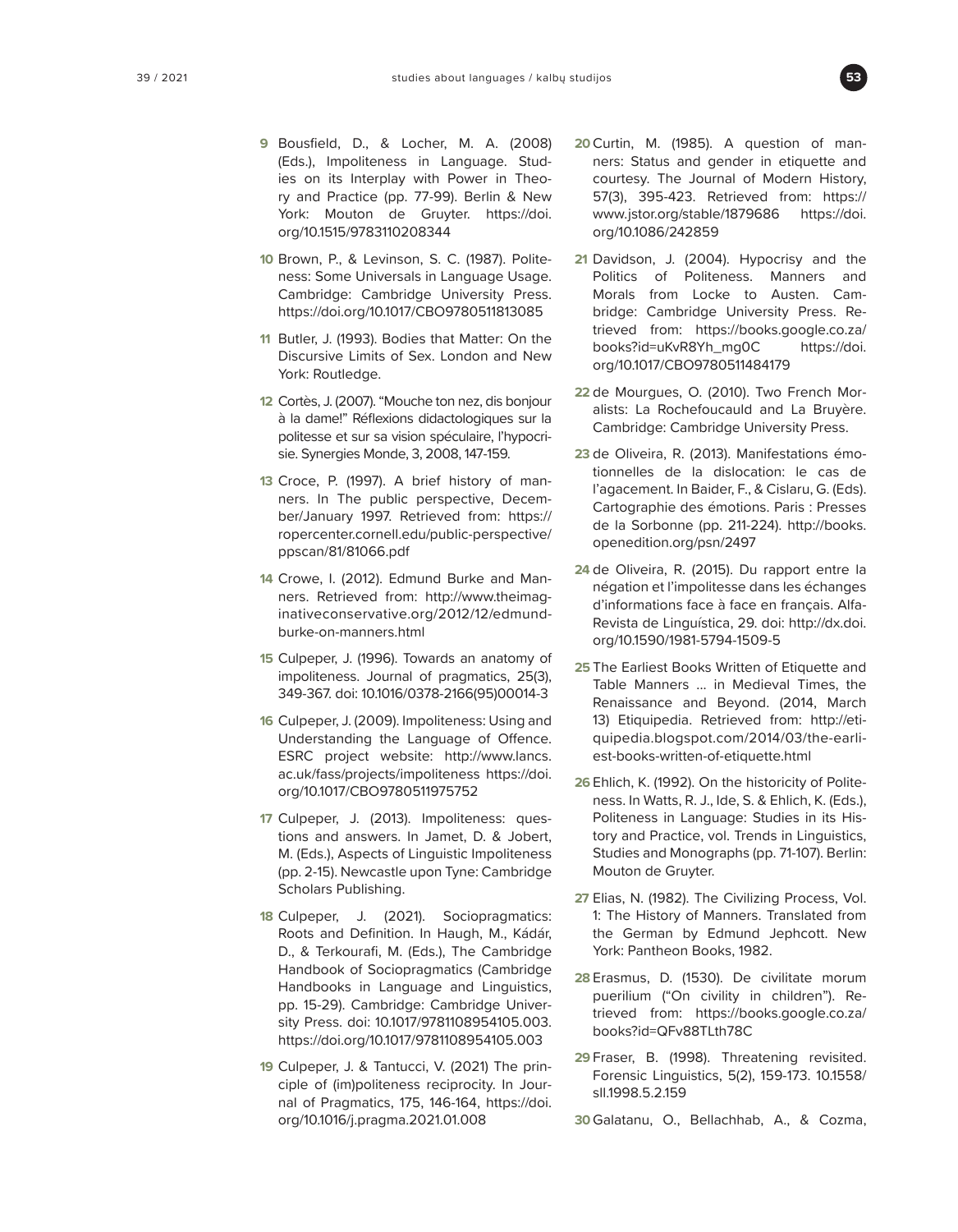A. (Eds.) (2014). Actes rassurants, actes menaçants : sémantique et pragmatique de l'interaction verbal. SCOLIA 28/2014.

- **31** Goffman, E. (1967). On face-work. An analysis of ritual elements in social interaction. In Ders: Interaction Ritual, 5-45. New York: Doubleday. [https://doi.](https://doi.org/10.4324/9780203788387-2) [org/10.4324/9780203788387-2](https://doi.org/10.4324/9780203788387-2)
- **32** Grice, P. ([1975] 1979). Logique et Conversation. Communications, 30, 57-62. [https://](https://doi.org/10.3406/comm.1979.1446) [doi.org/10.3406/comm.1979.1446](https://doi.org/10.3406/comm.1979.1446)
- **33** Hitchings, H. (2013). For the holidays, a brief history of manners. Los Angeles Times, November 28, 2013. Retrieved from: [https://](https://www.latimes.com/opinion/op-ed/la-oe-hitchings-manners-20131128-story.html) [www.latimes.com/opinion/op-ed/la-oe](https://www.latimes.com/opinion/op-ed/la-oe-hitchings-manners-20131128-story.html)[hitchings-manners-20131128-story.html](https://www.latimes.com/opinion/op-ed/la-oe-hitchings-manners-20131128-story.html)
- **34** Kasper, G. (1990). Linguistic politeness: Current research issues. In University of Hawai'i Working Papers in ESL, 9(1), 1-33.
- **35** Kerbrat-Orecchioni, C. (2010). L'impolitesse en interaction: Aperçus théoriques et étude de cas, Lexis: Journal in English Lexicology, HS2, 2010, 35-60. doi: [https://doi.](https://doi.org/10.4000/lexis.796.) [org/10.4000/lexis.796.](https://doi.org/10.4000/lexis.796.)
- **36** Kerbrat-Orecchioni, C. (2013). Politeness, non-politeness, "polirudeness". The case of political TV debates. In Jamet, D., & Jobert, M. (Eds.), Aspects of linguistic impoliteness (pp. 16-45). Newcastle upon Tyne: Cambridge Scholars Publishing.
- **37** La Bruyère, J. de (1688) Les Caractères [Characters]. Retrieved from: [https://](https://short-edition.com/fr/classique/jean-de-la-bruyere/de-la-societe-et-de-la-conversation) [short-edition.com/fr/classique/jean-de-la](https://short-edition.com/fr/classique/jean-de-la-bruyere/de-la-societe-et-de-la-conversation)[bruyere/de-la-societe-et-de-la-conversation](https://short-edition.com/fr/classique/jean-de-la-bruyere/de-la-societe-et-de-la-conversation)
- **38** Lakoff, R. (1973). The logic of politeness or minding your P's and Q's. Proceedings from the Annual Meeting of the Chicago Linguistic Society, 9(1), 292-305.
- **39** Lakoff, R. T. (1977). What you can do with words: Politeness, pragmatics, and performatives. In Rogers, A., Wall, B., & Murphy, J. P. (Eds), Proceedings of the Texas Conference on Performatives, Presupposition, and Implicatures (pp. 79-105). Arlington: Center for Applied Linguistics.
- **40**Leech, G. (1983). Principles of Pragmatics. London: Longman
- **41** Lestz, M. (2014, February 26). It Pays to be Polite in France [blog post]. Retrieved from: [https://curiousrambler.com/2014/02/26/it](https://curiousrambler.com/2014/02/26/it-pays-to-be-polite-in-france/)[pays-to-be-polite-in-france/](https://curiousrambler.com/2014/02/26/it-pays-to-be-polite-in-france/)
- **42** Locher, M. A. (2008). Relational work, politeness and identity construction. In Antos, G., Ventola, E. & Weber, T. (Eds.), Handbooks of Applied Linguistics. Volume 2: Interpersonal Communication (pp. 509-540). Berlin & New York: Mouton de Gruyter.
- **43** Locher, M. A. and Watts, R. J. (2008). Relational work and impoliteness: Negotiating norms of linguistic behaviour. In Bousfield, D. & Locher, M. A. (Eds.), Impoliteness in Language. Studies on its interplay with Power in Theory and Practice (pp. 77-99). Berlin & New York: Mouton de Gruyter.
- **44** Meier, A. J. (1995). Defining politeness: universality in appropriateness. Language Sciences, 17(4), 345-356. [https://www.sciencedirect.](https://www.sciencedirect.com/science/article/pii/0388000195000194) [com/science/article/pii/0388000195000194](https://www.sciencedirect.com/science/article/pii/0388000195000194) [https://doi.org/10.1016/0388-0001\(95\)00019-4](https://doi.org/10.1016/0388-0001(95)00019-4)
- **45** Mejri, S. (2017). Les formules de politesse et de présentation. Paris: Garnier.
- **46** Mills, S. (2015). Language, culture and politeness. In Sharifian, R. (Ed.), The Routledge Handbook of Language and Culture (pp. 129-140). Abingdon, UK: Routledge. [https://](https://doi.org/10.4324/9781315793993-17) [doi.org/10.4324/9781315793993-17](https://doi.org/10.4324/9781315793993-17)
- **47** Moïse, C. (2019) Espace public et fonction de l'insulte dans la violence verbale. In Lagorgette, D. (Ed.) Les insultes en français: de la recherche fondamentale à ses applications (pp. 201-219). Chambéry: Université de Savoie
- **48** O'Driscoll, J. (2007a). Brown and Levinson's face: How it can - and can't - help us to understand interaction across cultures. Intercultural Pragmatics, 4(4), 463-492. [https://](https://doi.org/10.1515/IP.2007.024) [doi.org/10.1515/IP.2007.024](https://doi.org/10.1515/IP.2007.024)
- **49** O'Driscoll, J. (2007b). What's in an FTA? Reflections on a chance meeting with Claudine. Journal of Politeness. Research Language Behaviour Culture, 3(2), 243-268. [https://doi.](https://doi.org/10.1515/PR.2007.011) [org/10.1515/PR.2007.011](https://doi.org/10.1515/PR.2007.011)
- **50**Picard, D. (2014). Les rituels de [politesse.In](http://politesse.In) Picard, D. (Ed.), Politesse, savoir-vivre et relations sociales (pp. 48-70). Paris : Presses Universitaires de France. Retrieved from : [https://](https://www.cairn.info/politesse-savoir-vivre-et-relations-sociales--9782130630838-page-48.htm) [www.cairn.info/politesse-savoir-vivre-et-rela](https://www.cairn.info/politesse-savoir-vivre-et-relations-sociales--9782130630838-page-48.htm)[tions-sociales--9782130630838-page-48.htm](https://www.cairn.info/politesse-savoir-vivre-et-relations-sociales--9782130630838-page-48.htm) <https://doi.org/10.3917/puf.picar.2014.01>
- **51** Preisler, B., & Haberland, H. (1994). Review of M. Sifianou, Politeness phenomena in England and Greece: A cross-cultural perspective. Journal of Pragmatics, 22(2), 227-232. [https://doi.org/10.1016/0378-2166\(94\)90073-6](https://doi.org/10.1016/0378-2166(94)90073-6)